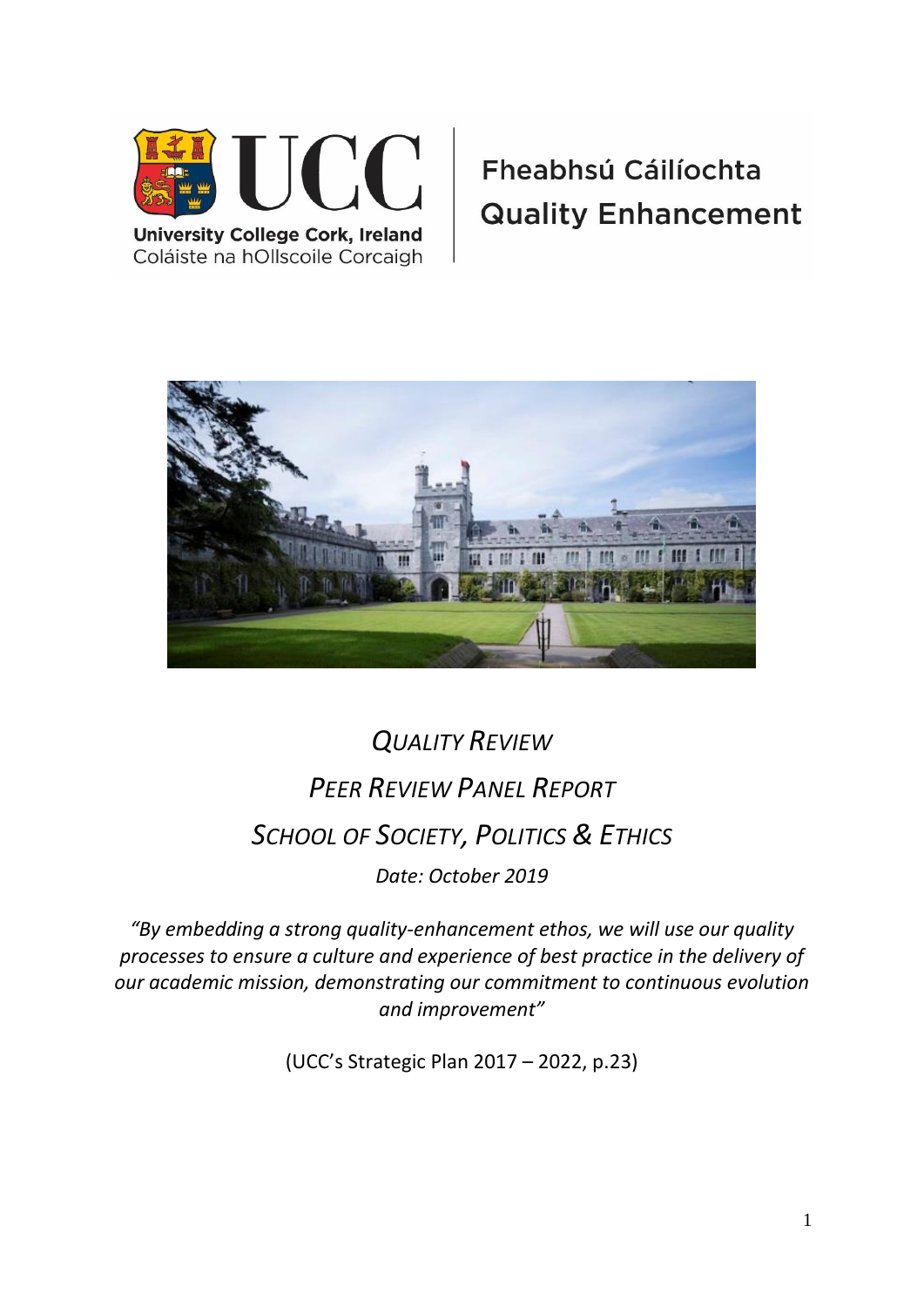## **Contents**

| 1.1<br>1.2<br>1.3<br>1.4<br>1.5<br>2.1<br>2.1.1<br>2.1.2<br>2.1.3<br>2.2<br>2.2.1<br>2.3<br>2.3.1<br>2.3.2<br>2.3.3<br>2.3.4<br>2.3.5<br>2.4<br>2.4.1<br>2.4.2<br>2.5<br>Part 3: Commendations and Recommendations<br>11<br>3.1<br>3.2 |  |  |
|----------------------------------------------------------------------------------------------------------------------------------------------------------------------------------------------------------------------------------------|--|--|
|                                                                                                                                                                                                                                        |  |  |
|                                                                                                                                                                                                                                        |  |  |
|                                                                                                                                                                                                                                        |  |  |
|                                                                                                                                                                                                                                        |  |  |
|                                                                                                                                                                                                                                        |  |  |
|                                                                                                                                                                                                                                        |  |  |
|                                                                                                                                                                                                                                        |  |  |
|                                                                                                                                                                                                                                        |  |  |
|                                                                                                                                                                                                                                        |  |  |
|                                                                                                                                                                                                                                        |  |  |
|                                                                                                                                                                                                                                        |  |  |
|                                                                                                                                                                                                                                        |  |  |
|                                                                                                                                                                                                                                        |  |  |
|                                                                                                                                                                                                                                        |  |  |
|                                                                                                                                                                                                                                        |  |  |
|                                                                                                                                                                                                                                        |  |  |
|                                                                                                                                                                                                                                        |  |  |
|                                                                                                                                                                                                                                        |  |  |
|                                                                                                                                                                                                                                        |  |  |
|                                                                                                                                                                                                                                        |  |  |
|                                                                                                                                                                                                                                        |  |  |
|                                                                                                                                                                                                                                        |  |  |
|                                                                                                                                                                                                                                        |  |  |
|                                                                                                                                                                                                                                        |  |  |
|                                                                                                                                                                                                                                        |  |  |
|                                                                                                                                                                                                                                        |  |  |
| 3.3                                                                                                                                                                                                                                    |  |  |
|                                                                                                                                                                                                                                        |  |  |
|                                                                                                                                                                                                                                        |  |  |
|                                                                                                                                                                                                                                        |  |  |
|                                                                                                                                                                                                                                        |  |  |
|                                                                                                                                                                                                                                        |  |  |
|                                                                                                                                                                                                                                        |  |  |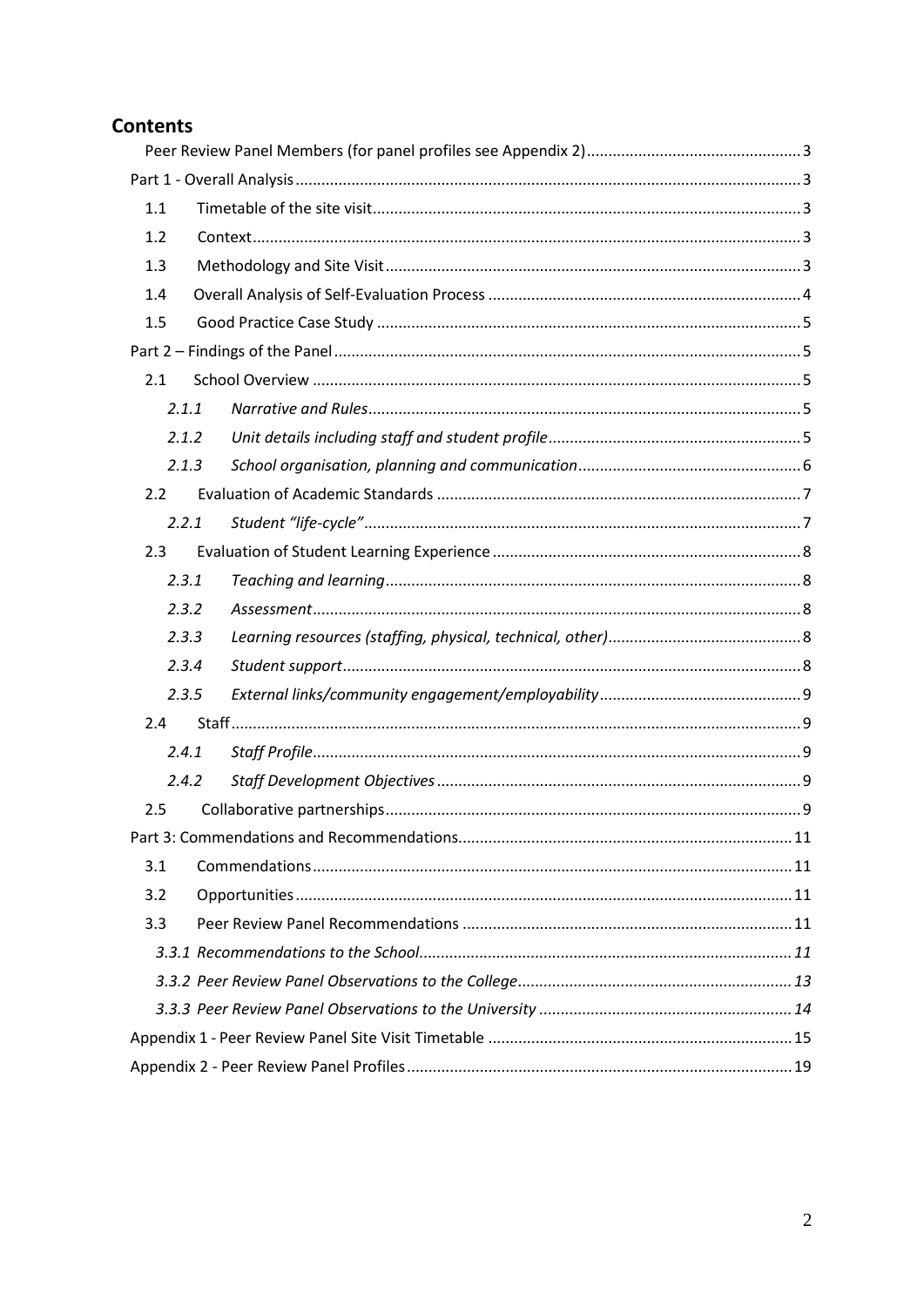<span id="page-2-0"></span>

| Peer Review Panel Members (for panel profiles see Appendix 2) |  |
|---------------------------------------------------------------|--|
|---------------------------------------------------------------|--|

| <b>Peer Review Panel</b>            |                                                              |                                |
|-------------------------------------|--------------------------------------------------------------|--------------------------------|
| Professor Paul McSweeney<br>(Chair) | Vice-President for Learning and Teaching                     | <b>University College Cork</b> |
| Dr Helena Buffery                   | Vice-Head of CACSSS (Research)                               | University College Cork        |
| Dr Stephen John                     | Hatton Lecturer in the Philosophy of<br><b>Public Health</b> | Cambridge University           |
| Dr Lizzie Seal                      | School of Law, Politics and Sociology                        | University of Sussex           |
| Mr Noel Brennan                     | Student (Medicine)                                           | University College Cork        |
| <b>Review Coordinator</b>           |                                                              |                                |
| Dr Geraldine Fahy                   | <b>Quality Enhancement Advisor</b>                           | University College Cork        |

*\*Ms Mags Walsh from Quality Enhancement Unit, University College Cork shadowed the panel as part of her induction.*

# <span id="page-2-1"></span>**Part 1 - Overall Analysis**

#### <span id="page-2-2"></span>**1.1 Timetable of the site visit**

See Appendix 1.

#### <span id="page-2-3"></span>**1.2 Context**

The School of Society, Politics and Ethics is a School in formation, and, under the auspices of the Individual Departments, has a long and august history. The School was initially formed as the School of Sociology and Philosophy in 2007. The most recent additions to the School have been the Department of Government and Politics in 2017, followed by the integration of the Department of Sociology and Criminology and the Department for the Study of Religions in early 2019. Following the addition of the different departments, a forum was convened in April 2019 to discuss a new name for the School. The name "School of Society, Politics and Ethics" was agreed upon. However, it was clear from both the Self-Evaluation Report (SER), and the meetings during the site visit, that departments maintain extensive autonomy - in design, administration and quality assurance of academic programmes. While this is understandable given the very recent reconfiguration of the School, the focus in the introductory part of the SER especially tended to focus more on justifying continued departmental autonomy rather than on potential shared opportunities, experiences and synergies.

#### <span id="page-2-4"></span>**1.3 Methodology and Site Visit**

The Panel site visit for the School took place over three days in October 2019. The timetable was comprehensive and enabled consultation with key stakeholders, including senior management of the University, School staff, students, and external stakeholders. In the context of the site visit, there was extensive engagement with the Head of School (HoS), Heads of Department and staff of the School. The Panel brought together international, external reviewers with peer expertise in the areas of criminology, and philosophy. Internal reviewers provided knowledge of institutional and organisational structures within UCC. The student reviewer was a fourth-year medical student at UCC,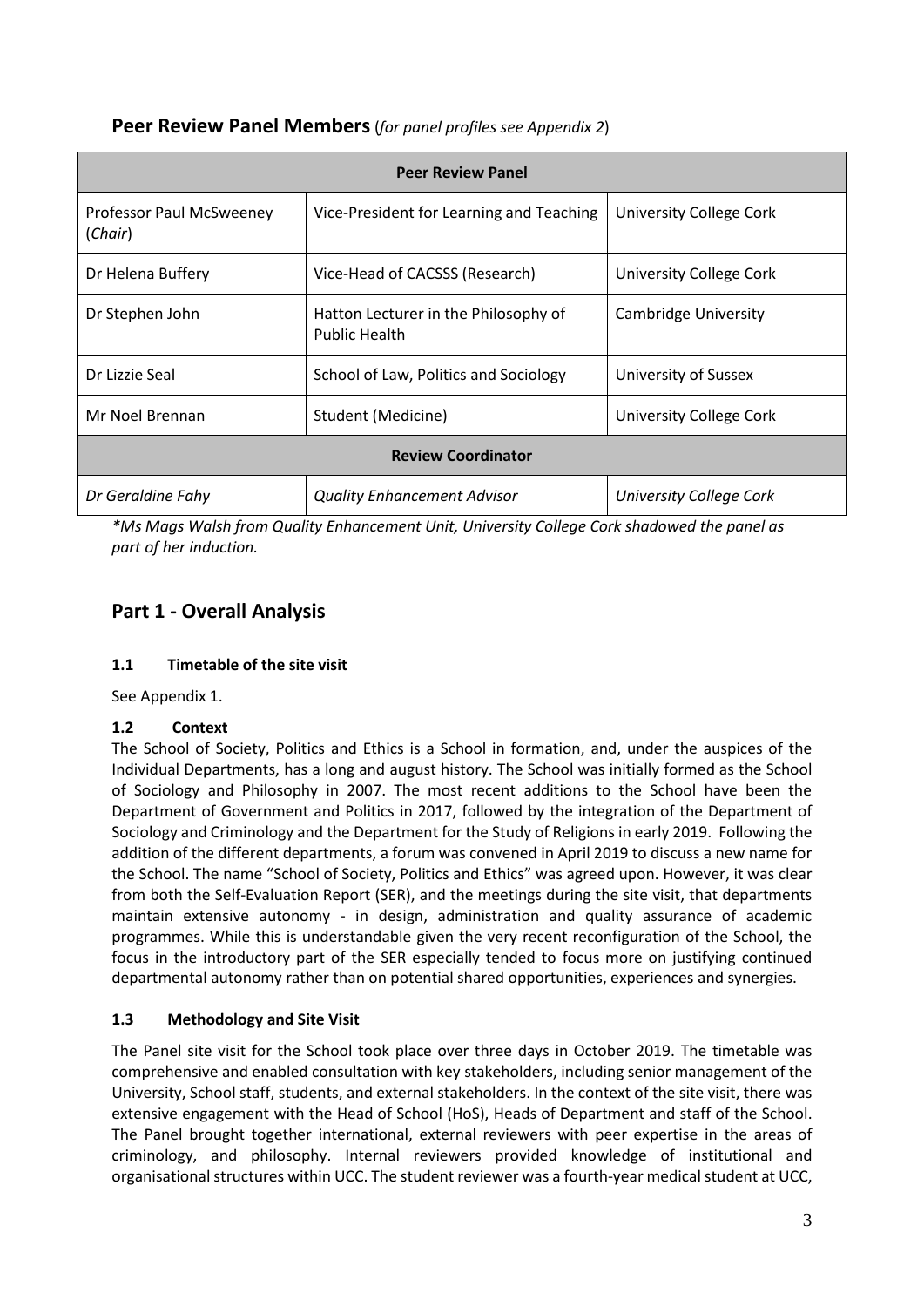having completed an intercalated BSc Neuroscience. A Review Coordinator from the Quality Enhancement Unit (QEU) supported the Peer Review Panel throughout to facilitate the review process and the Review Panel in formulating and agreeing the final Panel Report.

An adapted Self-Evaluation Report structure was agreed between the School and the Quality Enhancement Unit at the outset of the review process to acknowledge the fact that SPE was a School 'in formation', thus observing the enhancement-led focus of the process. This was to be based on an evaluation of the quality of the student learning experience in each of the Departments and an overview section on the development and operation of the School as a whole.

#### <span id="page-3-0"></span>**1.4 Overall Analysis of Self-Evaluation Process**

#### *1.4.1 Overall analysis*

This SER was presented in five parts; part one representing the School overall, followed by individual reports from each of the four distinct Departments – Government and Politics, Philosophy, Sociology and Criminology, and Study of Religions. The SER itself manifests a key issue for the School – namely a lack of integration of the different departments into a School. The SER was highly descriptive and provided limited evidence of the extent to which student/stakeholder focus groups and benchmarking data had been used to underpin the School's perspective as presented. While the approach taken was very democratic – individual chapters for each departmental report – the overall report thus lacked coherence.

The School is currently administered by Departmental Heads with a strong preference across the departments to maintain this structure. The Executive Committee of the School decided against employing a Grade 6 School Manager, instead preferring to maintain departmental autonomy. The development of a new name for the School demonstrates an initial desire to move forward with some cohesion. However, the School currently struggles with establishing its mission statement with Chapter 1 of the SER questioning whether the School should strive to be more than an administrative shell, and if so, how to establish unified structure, activity, and identity.

#### *1.4.2 SWOT Analysis*

A SWOT exercise was carried out by the School in April 2019 and identified a number of common elements across the departments. However, many of the Challenges and Threats highlighted in the Schools SWOT analysis put University-level issues at the forefront of the School's problems, e.g., decline in international rankings, dysfunctional promotions policy, lack of space, high teaching loads across the board at UCC, etc. These outcomes were confirmed during the panel site visit in the extensive evidence of low morale amongst staff.

#### *1.4.3 Benchmarking*

There was no evidence that benchmarking took place during preparation of the SER, resulting in a missed opportunity for the School to formally assess their current practice. It was mentioned during the site visit that the Department for the Study of Religions undertook a benchmarking exercise with the School of Divinity at the University of Edinburgh, but no additional details were provided to the panel. Likewise, whilst reference was made in the Department of Sociology and Criminology SER to European Universities that they are benchmarked against, and to 'subject benchmarks', it was not clear how these were developed or utilised.

#### *1.4.4 Developments since last review*

Although all Departments which comprise the School had engaged in the Quality Review process previously, in the formulation of the SER it is difficult to see how outcomes from previous reviews have been actioned. As a new entity, Criminology (which emerged as a discipline in 2016) has no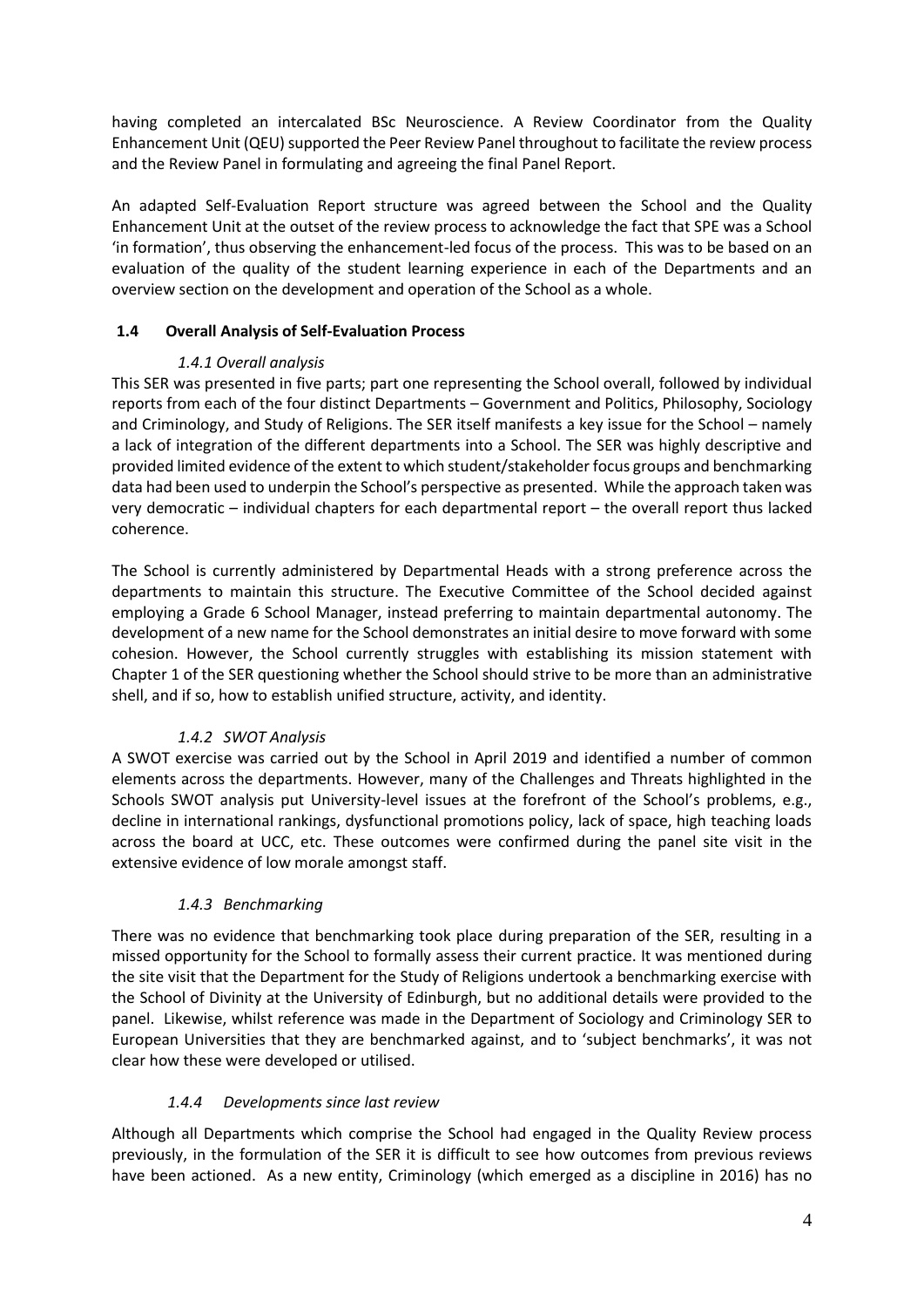previous reviews available for comparison. The Study of Religions was included in the QR 2013 of the School of Asian Studies, but no mention is made of this in the current SER. Other than some minor programme changes, and acknowledgment of staffing issue difficulties, the discipline of Sociology, and the Department of Philosophy do not mention specific developments since the last review cycle (2010/11). The Department of Government and Politics draw attention to continuous reference in previous reviews (QR 2008 and 2017, and the RQR 2015) to restrictions placed on the Department by the shortage of physical space, and the urgent appointment of a Professor of Government.

#### <span id="page-4-0"></span>**1.5 Good Practice Case Study**

The 'Case Study of Good Practice' is an important element of the self-evaluation process, allowing the School to identify good practice and provide an opportunity for knowledge sharing and peer learning. The absence of such a study was a missed opportunity for the School, or even its individual departments, to highlight a positive aspect of their work.

### <span id="page-4-1"></span>**Part 2 – Findings of the Panel**

#### <span id="page-4-3"></span><span id="page-4-2"></span>**2.1 School Overview**

#### *2.1.1 Narrative and Rules*

It became clear from the SER and site visit that School members struggle with understanding the "topdown" rationale behind grouping the different departments together as a School unit, leading to the lack of a clearly articulated vision or unifying narrative for the School. While the Panel clearly acknowledge that this is a School in formation, largely operating as four autonomous units, there is an opportunity being missed to leverage the School's distinctive offerings and disciplinary diversity, whilst also presenting themselves as others now see them – as a School. The Panel also noted that that practices and approval processes vary within the different departments and concluded that the School would benefit from the establishment of School Rules to define and enable the fulfilment of School functions. The Panel acknowledges that School rule development needs to be a "bottom-up" process and should build upon existing collaborations. At the same time, it was obvious to the Panel that there are many points of cohesion amongst the different departments (e.g., strong theoretical foundations, methods and methodologies, approach to student experience), and that these points also coalesce with many areas of strategic importance for UCC (e.g., Graduate Attributes, Connected Curriculum), which should be capitalised on by the School. A significant piece of work for the School will be establishing and consolidating its identity in an increasingly resource and recruitmentcompetitive national and international context. There is a need for operational and governance structures that enable the retention of disciplinary identity but also facilitate cohesive decision-making processes to avail of School-level initiatives. The theme of "Unity in Diversity" is a suggested potential starting point for characterising the identity of the School moving forward.

#### *2.1.2 Unit details including staff and student profile*

<span id="page-4-4"></span>The School has 39 full-time academic staff and 7.5 full-time administrative staff spread across the four departments. The School currently has a combined total of 1,075 undergraduate (UG) students (FTE's: Sociology & Criminology = 552; Philosophy = 100; Government & Politics = 258; Study of Religions = 66). The School had an intake of 81 for its combined postgraduate taught (PGT) programmes in 2019/20. At the time of the site visit, nine of the PGT programmes offered achieved enrolments of 5 or fewer students for 2019 (see table below). It would be useful if the School could consider consolidation of their portfolio of programmes with a view to eliminating the programme offerings that are not attracting demand, in line with **Priority 2 of the Academic Strategy**. The Panel was of the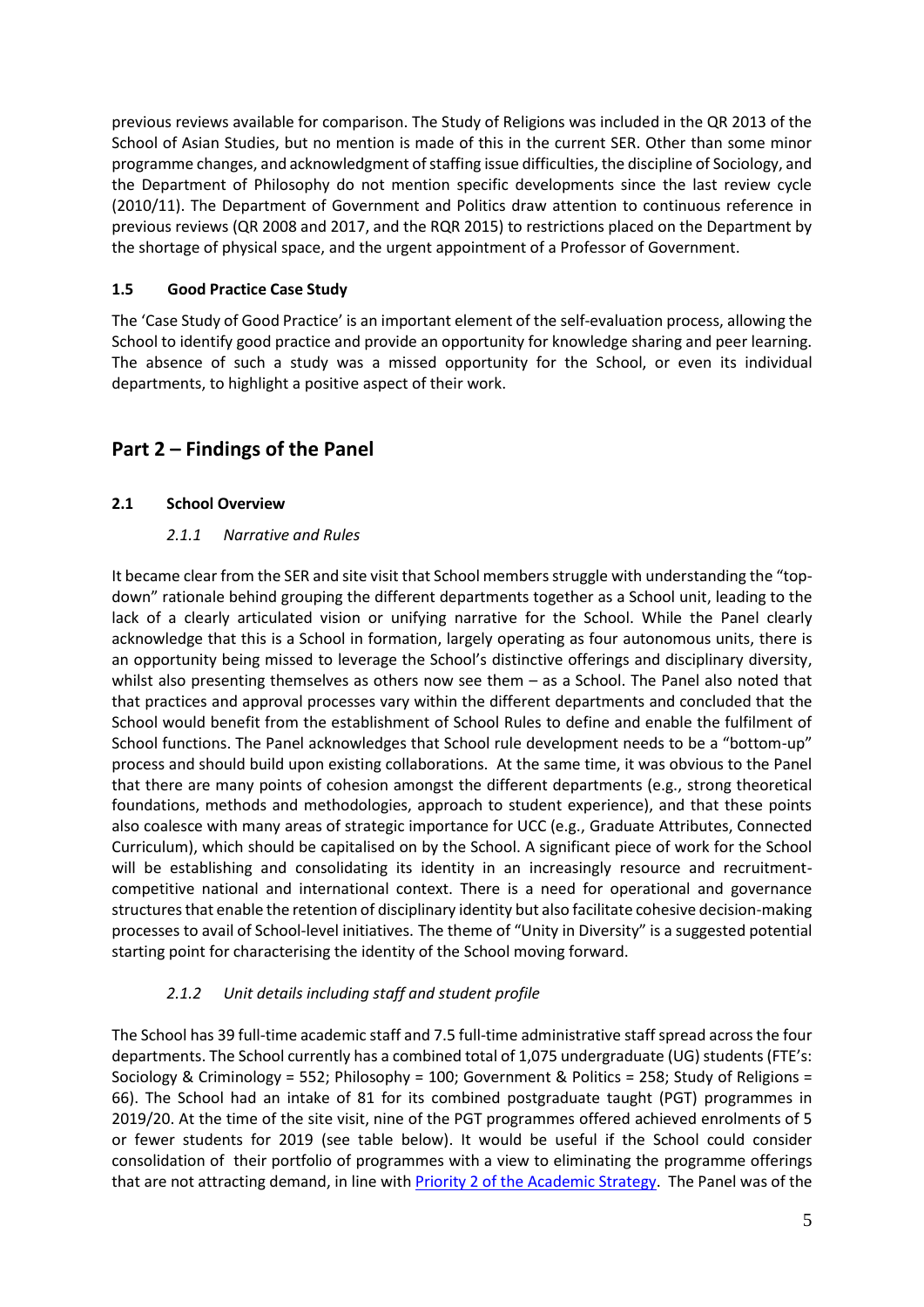view that this could allow the School to prioritise resources, including staff time, to focus on enhancing the programmes with high potential. Increasing the number of postgraduate research (PGR) students and the volume of international students, which are currently very low, would also be extremely beneficial to the School.

| <b>Programme</b>                                             | 2019 Intake |
|--------------------------------------------------------------|-------------|
| <b>CKD56 MSc (International Public Policy and Diplomacy)</b> | 19          |
| <b>CKE32 MA (Criminology)</b>                                | 17          |
| <b>CKE70 MSc (Government and Politics)</b>                   | 16          |
| <b>CKD10 MA Health and Society</b>                           | 9           |
| <b>CKE55 MA (Sociology)</b>                                  | 5           |
| <b>CKE20 MA (Anthropology)</b>                               | 4           |
| CKE53 MA (Philosophy)                                        | 4           |
| <b>CKE56 MA (Sociology of Development and Globalisation)</b> | 3           |
| CKA21 Higher Diploma in Arts - Philosophy                    | 2           |
| CKA27 Higher Diploma in Arts - Study of Religions            | 1           |
| <b>CKA44 Higher Diploma in Arts - Politics</b>               | 1           |
| CKA22 Higher Diploma in Arts - Sociology                     | 0           |
| CKC14 Postgraduate Diploma in Philosophy                     |             |
| Total                                                        | 81          |

Source Recruitment and Admissions Office - 23 October 2019

High Staff: Student ratios are evident across all departments, with the exception of the Department for the Study of Religions but are especially high in Sociology with a SSR of 1:47.69 which includes a new appointment starting in January 2020. (*Source: CACSSS HR Business Partner*) It will be important that any new appointees contribute to enhancing the profile of the School.

#### *2.1.3 School organisation, planning and communication*

<span id="page-5-0"></span>This is a School in formation and currently largely operates as a School in "name only". The individual Departments that make up the School of Sociology, Philosophy, Criminology, Government, and Politics are not housed in the same building but instead staff members occupy different physical space across the UCC campus. Whilst there appears to be considerable goodwill amongst the staff towards colleagues in other departments, there is little evidence of sharing of information across departments, and limited, to no, knowledge sharing opportunities. There are many examples of best practice in individual Departments that could be shared and disseminated throughout the School, as became evident in almost every meeting during the Review process. Given that the School is the unit of resource allocation within the College, there is considerable potential for the School to leverage and maximise its synergies, resources and creativity through integrated School structures, in accordance with the vision of the University's Strategic Plan and Academic Strategy.

There is much to be gained from developing more cohesive School structures, with opportunities for further collaboration, interdisciplinarity, knowledge sharing, and dissemination of current good practice, through the development of appropriate School committees as well as efficiencies in administration workloads. The School Executive Committee appears to be the only formal School-level committee. At present, while members are regularly in touch via email, it meets just 3-4 times per year. The School does not appear to regularly, or indeed ever, meet as a group. When asked what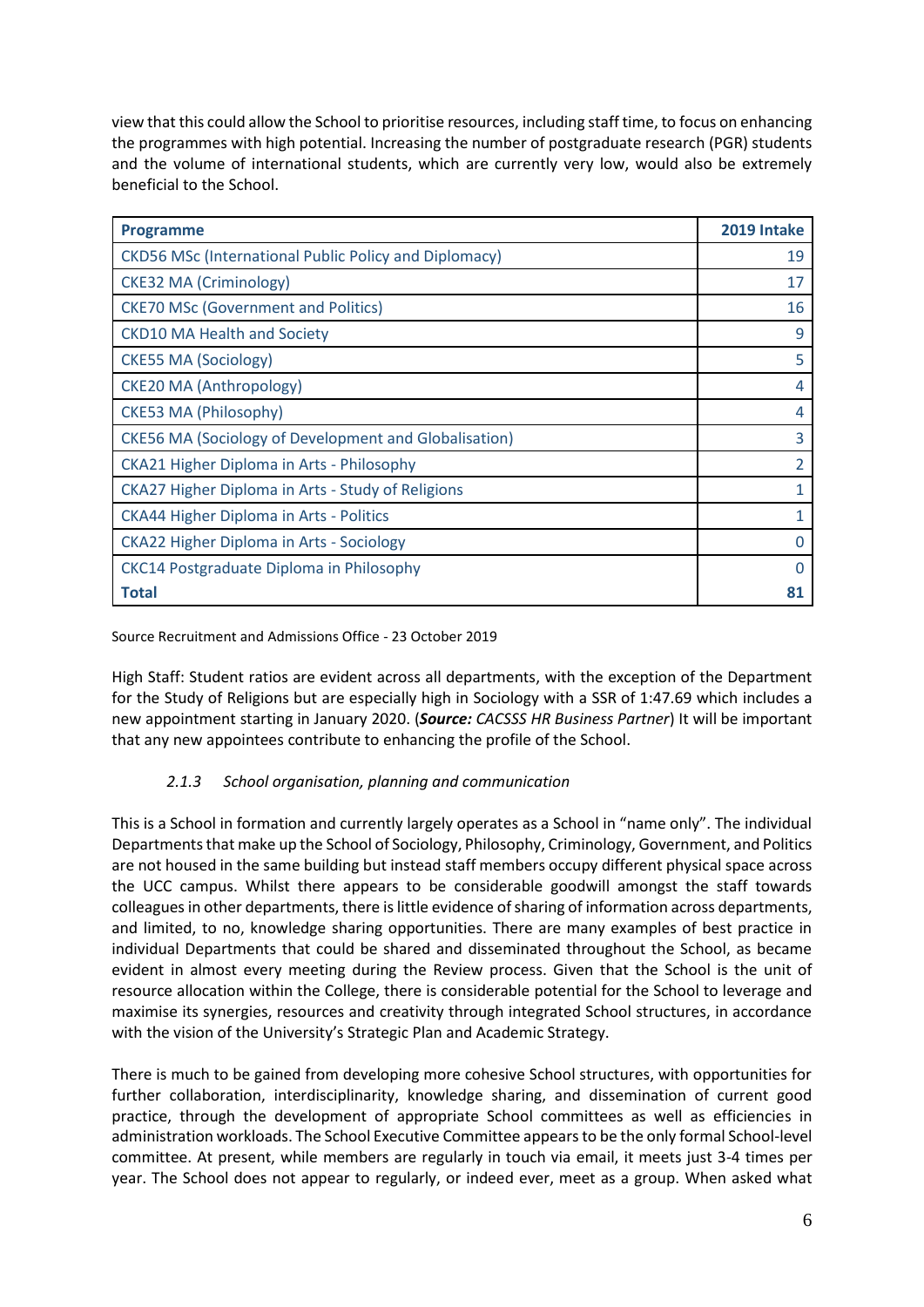would enable them to feel like a School, staff members responded that support for School-wide initiatives would assist in the first instance, along with a dedicated space to meet at a group. The Panel suggests that the School facilitate a series of fora, each meeting at least once per year, to share good practice on teaching, research and community engagement, and identify cross-cutting themes and research projects. The appointment of a School Manager would be a key catalyst in enabling and embedding more cohesive School structures and communication. In developing these structures, the School should look to other examples of best practice across the University to inform the development of their own processes and rules.

Because of inherited departmental structures within the School, there appearsto be a lack of cohesion of administrative systems and processes employed across the departmental offices. The Panel strongly agree that having separate administrative staff in each department essentially doing the same job and separately liaising with the College Office is inefficient (e.g., processing of curriculum changes). Coordinating the workloads of the administrative staff at School-level – while having them remain within their individual departments – would be a culture change, but the Panel believes it would ultimately be a positive one. This more integrated School administrative structure would involve some centralisation and streamlining of processes, and avoidance of replication of workloads; for example, allowing administrative staff members to specialise in a particular area (e.g., curriculum management, health and safety reports, risk register). The Panel also advises that this specialisation could greatly benefit administrative staff in terms of career development. The appointment of a Grade 6 School Manager to lead and facilitate this coordination would be optimal. Additionally, an identifiable physical space which would co-locate all four Departments would harness the School's collective potential to maximise their research and community impact.

#### <span id="page-6-1"></span><span id="page-6-0"></span>**2.2 Evaluation of Academic Standards**

#### *2.2.1 Student "life-cycle"*

Undergraduate students are the mainstay of every department in the School. The School attracts a diverse population of students across the four departments with the enrolment primarily coming through the conventional CAO route. Students spoke highly of their experience in the School and it is evident that there is a highly affirmative support and pastoral care culture for students. The Panel, in turn, were impressed by the (albeit small number of) students that they met. However, it was clear that the UG students identify more with their individual Departments than the School itself; most were unaware of the proposed new School name and had little idea of what a School structure could provide them. In line with the new Academic Strategy, the Panel would encourage the School to ensure that all students develop a clear understanding of the graduate attributes and transferable skills inherent in an Arts, Humanities and Social Sciences education. This could be achieved, for example, by employing presentations or group work as part of the assessment strategy.

Work Placements are vitally important in the Department of Government and Politics; they provide the opportunity for students to get real-life, practical experience. Placements are very studentcentred in UCC and the Department of Government and Politics appear no different. The Work Placement system is one of mentoring and regular contact. Occasionally, students source their own placement opportunities with the support of the Work Placement Officer, but the vast majority are arranged by the Work Placement Officer. The Department of Government and Politics was the first political science department in Ireland to introduce placement as an embedded module in an undergraduate programme in 2002. The Panel acknowledged that the Work Placements process meets all the priorities of UCC's Graduate Attribute programme. Students in the other departments would greatly benefit from having this process more widespread across the School.

The Panel noted the disparity in the ratio of undergraduate (UG) students to postgraduate (PG) students in the School, with UGs far outnumbering PGs, both taught and research. Whilst recognising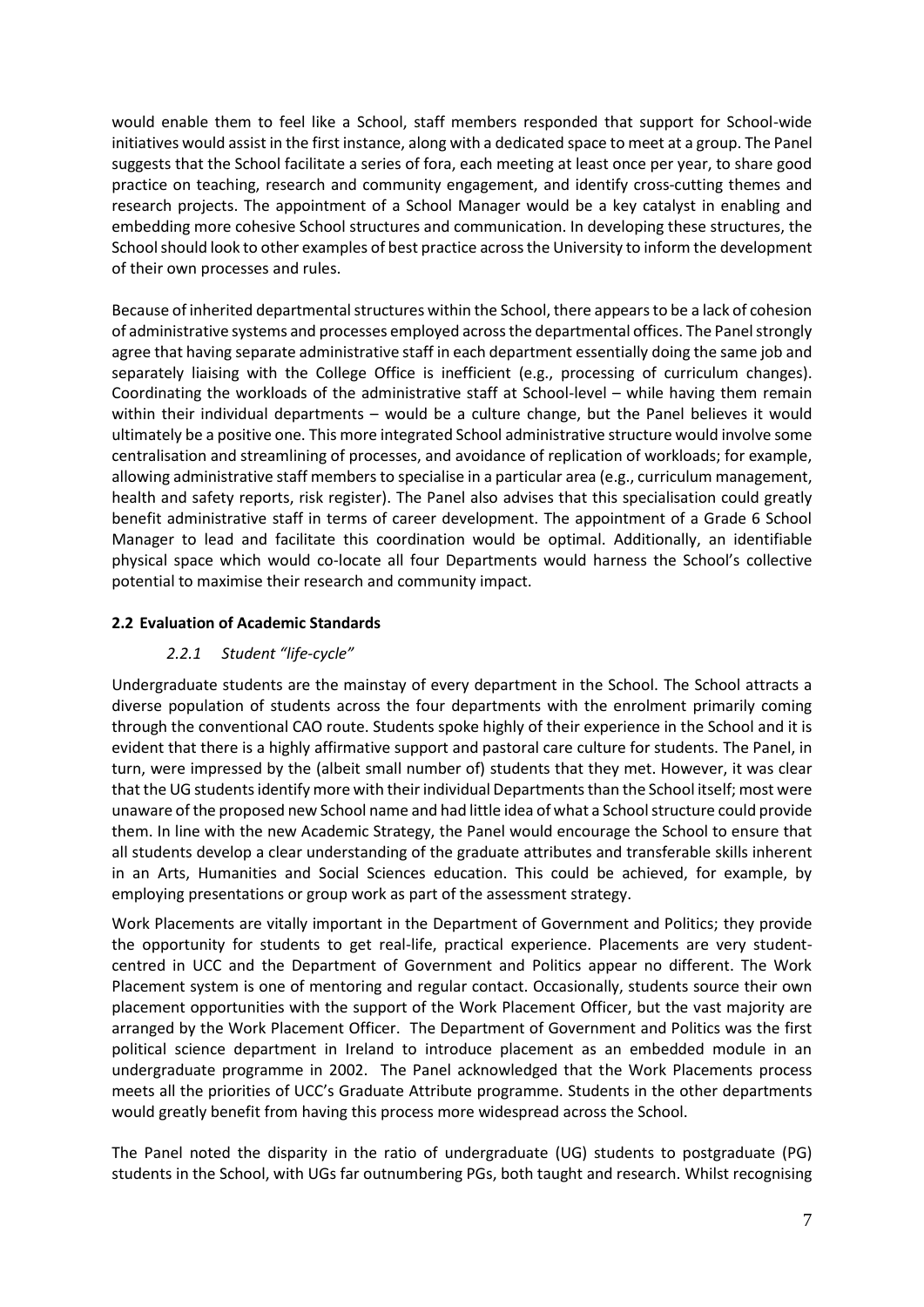the need to maintain undergraduate student numbers, the Panel identified the potential of the School to nurture its interdepartmental (or interdisciplinary) identity and profile to attract EU and non-EU PG students, in an effort to rebalance the undergraduate to postgraduate student ratio.

#### <span id="page-7-1"></span><span id="page-7-0"></span>**2.3 Evaluation of Student Learning Experience**

#### *2.3.1 Teaching and learning*

The evident commitment to reflective education and innovative teaching was impressive. There were some excellent examples of novel pedagogies which could be held as exemplars; it was clear from the SER howeverthat this is not universal across the School. The Panel suggest that the School implements consistent School-wide policies around the quality, timing and delivery of student feedback, and that this information is shared with students. In addition, the School should ensure mechanisms for disseminating feedback from external examiners, both to identify areas of good practice as well as areas for action and development.

#### *2.3.2 Assessment*

<span id="page-7-2"></span>Undergraduate students raised their assessment burden as an issue during the Site Visit, particularly, the sheer number of assessments and their often-grouped scheduling at specific points in the academic calendar. While it was evident to the Panel that the academic staff in each department are aware of this clustering and attempt to avoid it where possible, it is clear that a coordinated approach is needed between departments in the School and with other Departments and Schools (e.g. Economics, Psychology) as a lack of communication between departments on the number of assessments, and assessment deadlines, could prove damaging to students' learning experience.

#### *2.3.3 Learning resources (staffing, physical, technical, other)*

<span id="page-7-3"></span>While space is evidently at a premium within the University, this is a particularly problematic issue in a school with such large student numbers, above all in the small "villa" buildings housing several of the departments. In the course of the site visit, staff members drew the Panel's attention to the dangerous overcrowding of students, particularly in inclement weather, in the hallways of these buildings before and after lectures. The Panel also noted staff concerns regarding the suitability of Safari G02 as a teaching room given its small size.

#### *2.3.4 Student support*

<span id="page-7-4"></span>The highly affirmative support and pastoral care of students has already been highlighted. This occurs at departmental and individual level between students and lecturers. The Panel also noted the level of support provided to students by administrative staff and advise that this be kept under review from a workload perspective.

The issue of support for PGR students also came up during the site visit, largely from the Panel's direct conversations with PGR students; the Panel recommends that the School convenes and supports regular School-level graduate seminars to further enhance the sense of community among PGRs, and further encourages and supports PGRs to attend conferences and submit their work for publication in academic journals. This is particularly important as the only dedicated space for PhD students is located in the dedicated CACSSS PhD space in Wandesford Quay, which is far away from the main departments.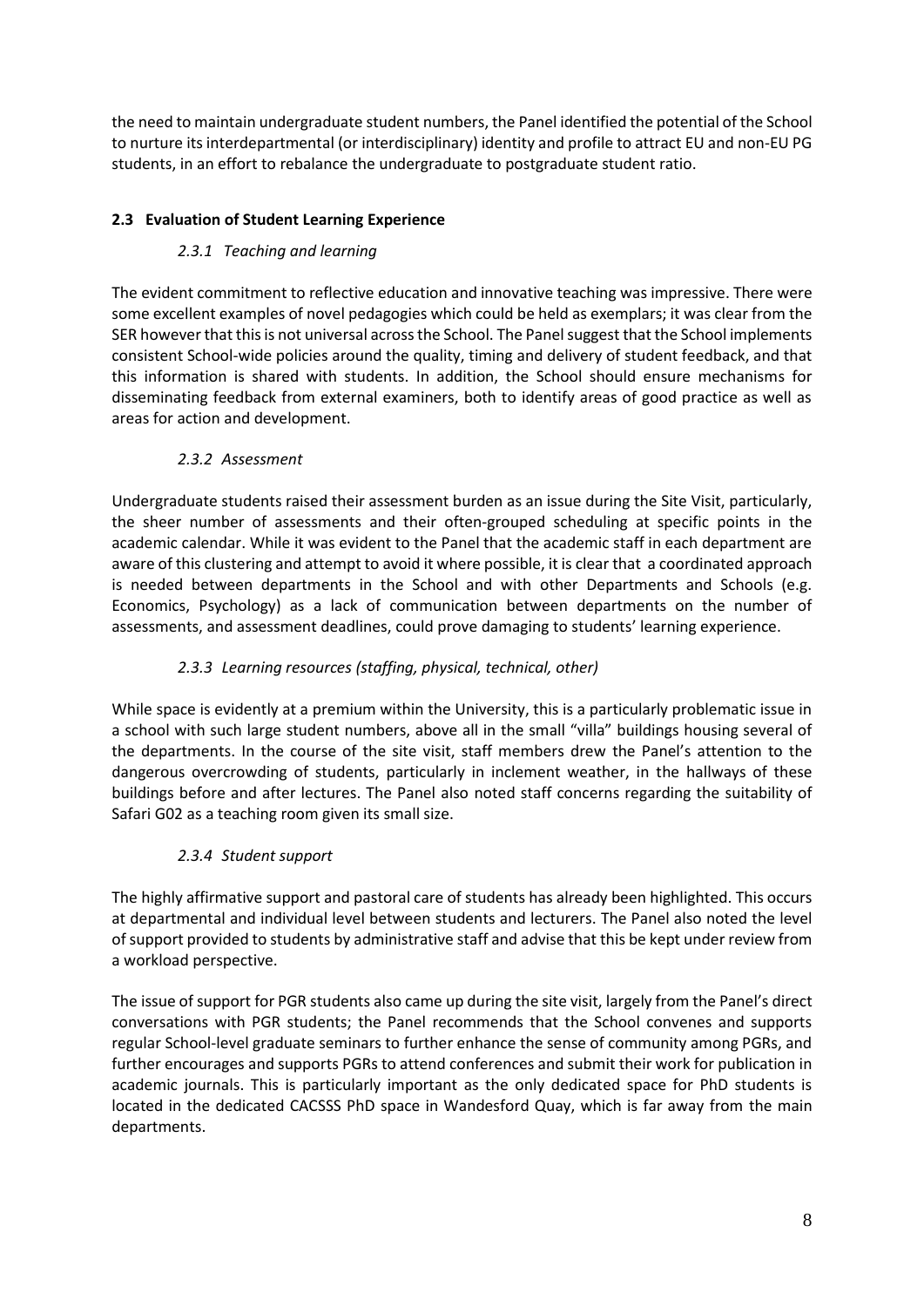Additionally, the Panel was concerned about some of the issues raised by staff with regards to the lack of residential accommodation for PG, particularly international PGT, students. While this is not an issue the School can solve alone, the Panel encourages the School to continue to support prospective students in sourcing accommodation prior to their arrival in Cork.

#### *2.3.5 External links/community engagement/employability*

<span id="page-8-0"></span>External stakeholders were very positive and enthusiastic about the new name of the School but were unsure, apart from this name, what the School was about, and what benefits the new School could have for them. There was some exemplary evidence of community engagement and the work of certain individuals was highly commended by external stakeholders. However, while staff in each department engage widely, the Panel feels that there is potential for greater interface with the community at School-level, building on the critical mass of School wide activities. External stakeholders suggested that a potential School-wide initiative would be to make more of the many departmental links between public advocacy and environmental issues.

#### <span id="page-8-2"></span><span id="page-8-1"></span>**2.4 Staff**

#### *2.4.1 Staff Profile*

Because of the different sizes of the departments, there is an imbalance in the FTEs across the School (exacerbated by the large UG student numbers in Sociology), which has clearly led to frustration amongst some staff members in relation to perceived imbalance in workload distribution. The School needs to develop structures to ensure transparency and parity in terms of resource and workload allocations. The School should explore potentials for efficiencies across the departments in terms of sharing workload (for both administration and academic purposes). The School Executive Committee should develop a Staffing Plan to prioritise staffing needs to the Head of College in an environment of limited resources. The Staffing Plan could also outline staff development needs, a regular and equitable sabbatical plan, prioritise the filling of posts, and take account of staff turnover. Having a School Manager in place, who could also support and advise the Head of School and the embedding of School structures, would also be a critical aspect in realising a cohesive School.

#### *2.4.2 Staff Development Objectives*

<span id="page-8-3"></span>An ongoing issue for the School will be staff development; this is critically important for academic succession and leadership. Staff should be supported to develop their career pathways and the workload model and staffing plan should ensure sufficient time for all staff to undertake research, and to enable their own career progression. While the staff profile of the School as a whole demonstrates a reasonable gender balance, both male and female colleagues should be encouraged to undertake leadership training, and achieve, or enhance, teaching and learning qualifications. Additionally, more female colleagues should be encouraged to participate in initiatives such as Aurora.

#### <span id="page-8-4"></span>**2.5 Collaborative partnerships**

The Panel was of the view that each department is too modest about its achievements, and that the School as a whole could leverage the strength and reputation of individual departments to explore further opportunities for potential research partnerships and increase their visibility in support of strategic funding within the University, nationally and internationally. As evidenced in the SER, the School is currently pursing two School-wide strategic projects, The Collaborative Ireland, and "Doing Business in China" Executive Blended course. The Panel sees the potential of the "Doing Business in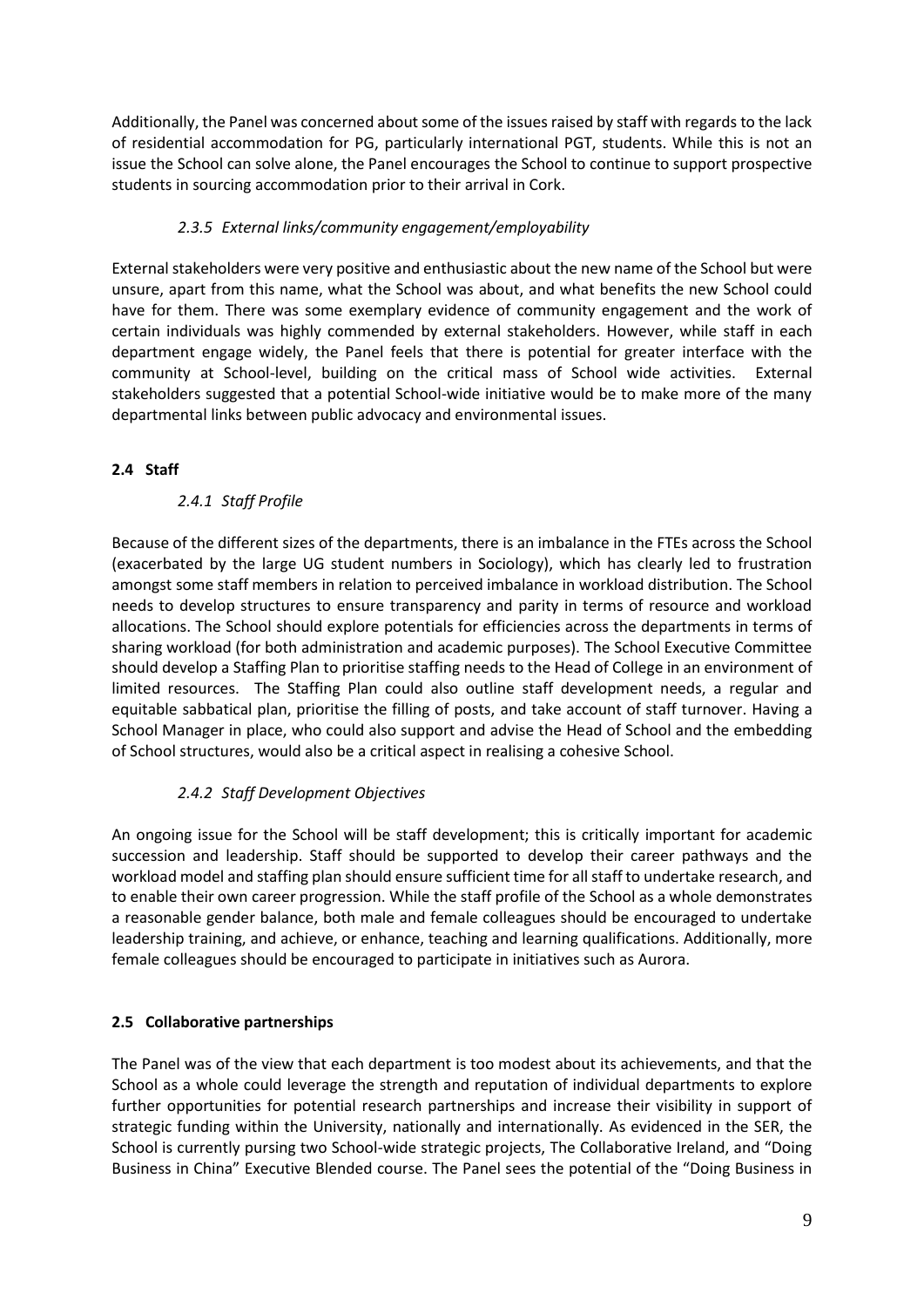China" strategic project as a great initiative to generate revenue and urges the School to urgently find a solution to the administration issues surrounding this project in order to move forward.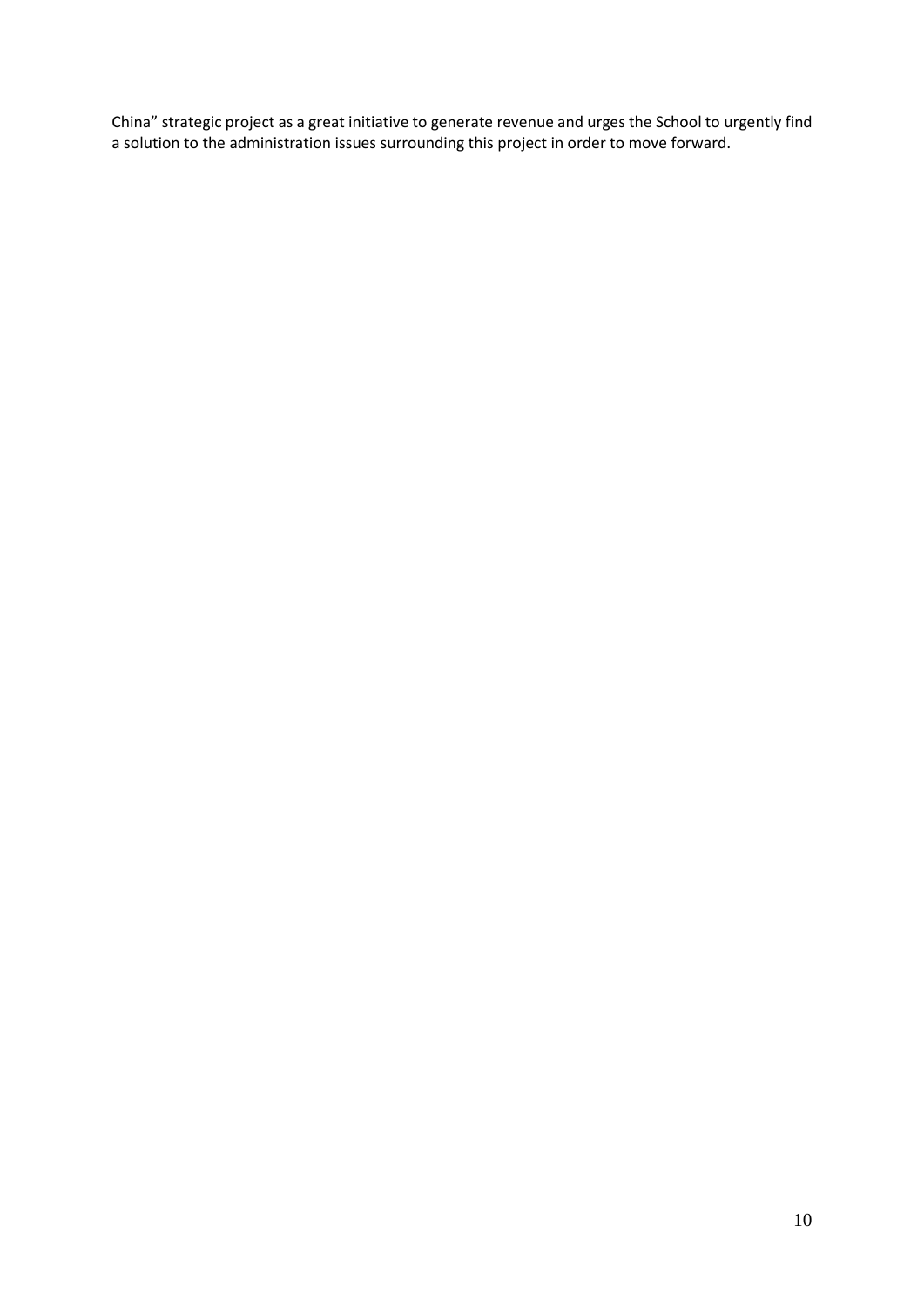### <span id="page-10-0"></span>**Part 3: Commendations and Recommendations**

#### <span id="page-10-1"></span>**3.1 Commendations**

In an ethos of quality enhancement, whereby good practice is acknowledged and disseminated, the Panel notes the following areas for commendation:

- Obvious commitment of staff to both student welfare and the student experience;
- Highly affirmative learner support (e.g., pastoral care for students);
- Maintaining research profiles and high levels of PhD students despite heavy workloads;
- Proactive and ambitious research activities;
- Commendable commitment to disciplinary excellence;
- Programme "health check" initiative in Sociology and Criminology, particularly the mapping of this onto UCC's Academic Strategy;
- Loyalty, commitment and work ethic of the administration staff;
- Willingness of staff to be creative when developing new programmes and assessment methods;
- Apparent variety of opportunities for students to interact and identify areas for input into potential future programme;
- Apparent good student awareness of developing transversal skills indicates good level of academic support.

#### <span id="page-10-2"></span>**3.2 Opportunities**

The Panel is of the opinion that, by unleashing the benefits of the School as a collective, there would be many opportunities for the School as follows:

- There is potential for the School to leverage its synergies, resources and creativity through integrated School structures, in accordance with the vision of the University's Strategic Plan and Academic Strategy.
- The School should harness its collective potential to maximise its research and community impact, central to this could be the proposed plan to pool resources to attract and support new PhD students.

#### <span id="page-10-4"></span><span id="page-10-3"></span>**3.3 Peer Review Panel Recommendations**

#### *3.3.1 Recommendations to the School*

#### *3.3.1.1 Facilitating School cohesion*

• Head of School should facilitate an all staff away day, with the assistance of HR, by the end of the current academic year (2019/20), to enable the articulation of a unifying narrative to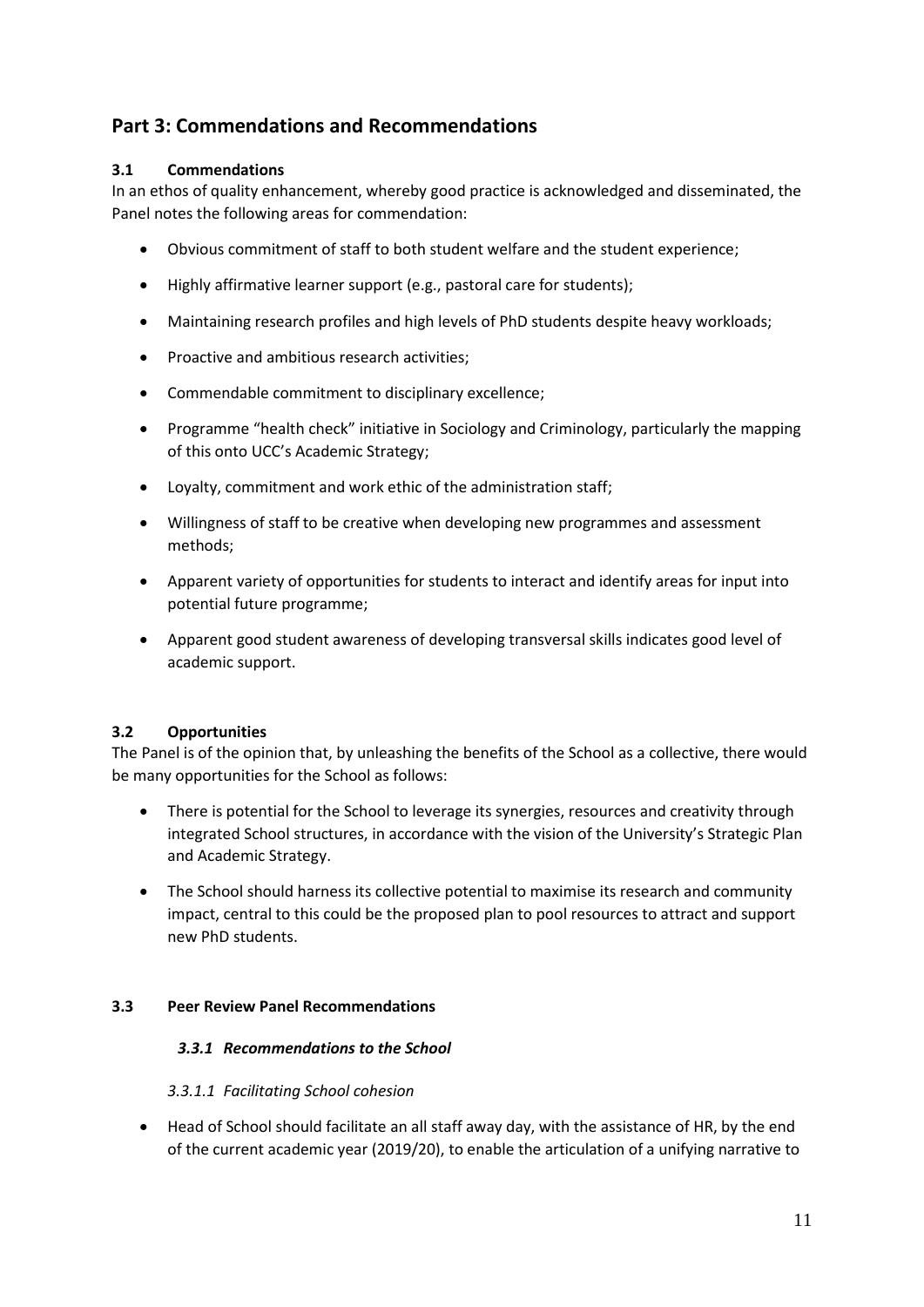incorporate already existing shared values, whilst continuing to respect and protect disciplinary diversity.

• Build upon the positive energy from the development of the new School name by collaborating to consolidate existing excellence in the areas of public advocacy and community engagement which remain grounded in the highest quality theoretical research. Potential projects may include Graduate Attributes, shared School MA (such as the proposed MA Public Advocacy), PhD scholarships, applications to Marie Curie and Human Capital Initiative.

#### *3.3.1.2 School organizational structures*

- The School Executive Committee should draft detailed School rules for approval by the School Assembly and College of CACSSS that can be updated as necessary. These rules should include membership of the School Executive Committee and how often it should meet; we recommend that it meets at least twice each semester. The School rules should be agreed upon and be implemented by the start of the next academic year (2020/21).
- The School Executive Committee should have defined terms of reference, continue to be minuted and shared with the staff of the School. This School Executive should be considered as advisory to the Head of School. The terms of reference should be developed by the end of the current academic year (2019/20).
- A School Assembly should be held at least twice per year to facilitate cross-departmental interaction on the operation of School and strategic initiatives. This should include all categories of staff and student representation.
- Head of School should facilitate a series of fora, each meeting at least once per year, to share good practice on teaching, research and community engagement, and identify crosscutting themes and research projects.

#### *3.3.1.3 Teaching and Learning*

- School-level critical assessment of 5-credit modules, and identification of opportunities for amalgamation of modules, should be undertaken in order to reduce assessment load on students.
- School Executive Committee should consider consolidation of the School's portfolio of programmes with a view to eliminating programme offerings that are clearly not attracting demand. This would allow the School to prioritise resources, including staff time, to focus on enhancing programmes with high potential. This should be done in collaboration with the Director of Recruitment and Admissions.
- Programme directors should clearly articulate Graduate Attributes, and other aspects of the Connected Curriculum, in programme learning outcomes, and modules descriptions.
- Develop a standardized School-level approach to online student feedback.
- Ensure as good practice that lecture materials be made available on Canvas as soon as possible following each lecture.
- Implement School-level induction for PhD students, and follow on training and development opportunities, and social activities, to be developed in consultation with existing students.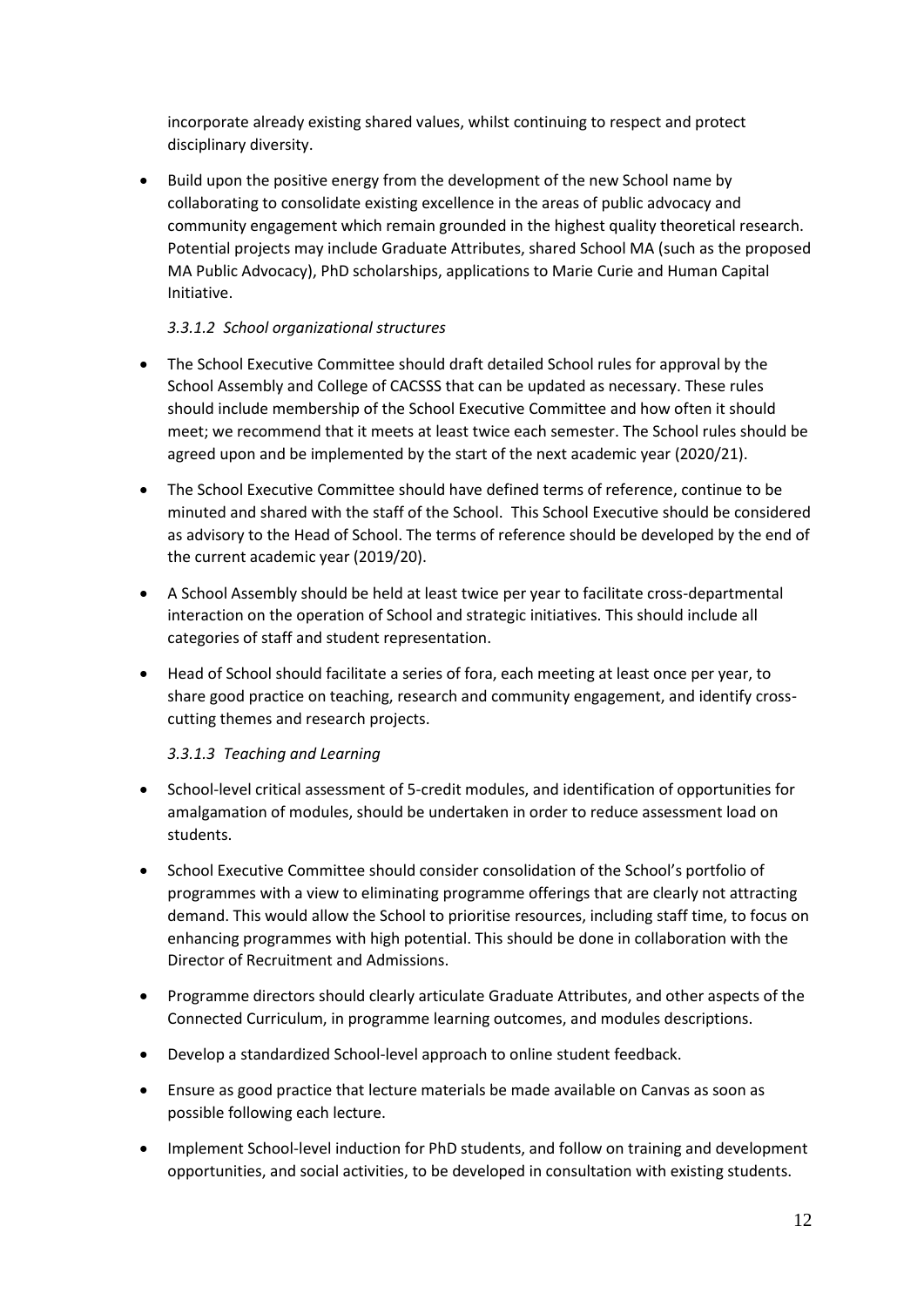• Reconsider that any studentships being developed be for the entire duration of the PhD, including the condition that students apply for IRC funding in all cases.

#### *3.3.1.4 Space*

• Head of School, in consultation with the College Manager, should identity a suitable common space for executive meetings and committees. This may involve repurposing existing space or negotiating the return of a centrally booked tutorial room which has been identified by staff in the course of the quality review as potentially being highly unsuitable for teaching.

#### *3.3.1.5 Staffing*

- In consultation with the Careers Services and the College, consolidate the current Work Placement supports within the School; ideally to extend the opportunity for work placement across the School, particularly to support new initiatives such as the MA Public Advocacy.
- School Executive Committee should articulate a School staffing plan within six months, particularly addressing the urgent staffing needs in Sociology. This should cover prioritization of filling posts, staff turnover, development, and an equitable sabbatical plan.

#### *3.3.1.6 Leadership*

- In recognition of the need for better coordinated activities at School-level, in response to institutional developments, we recommend that the School moves, by agreement, towards a more integrated School administrative structure. This should involve some centralization and streamlining of processes and would optimally result in the appointment of a Grade 6 School Manager. Opportunities for reducing replication of workloads should be explored including curriculum management, health and safety reports, risk register).
- Ensure senior academic leadership at the level of Professor/Professor (scale 2), in each discipline remains a priority for the School in terms of staff planning.

Arising from the site visit, the Panel identified a number of important issues which are detailed below in the form of observations. It draws these to the attention of the College and University Management Teams.

#### <span id="page-12-0"></span>*3.3.2 Peer Review Panel Observations to the College*

#### *3.3.2.1 Space*

• When space becomes available in the O'Rahilly Building, consideration should be made to relocate the School of Society, Politics and Ethics here.

#### *3.3.2.2 Senior leadership*

- Ensure the strategic appointment to Professor of Government remains a College priority.
- For future appointments, ensure that the appointments of the Head of School and Heads of Department complies with current College and University policies, rather than a rotating Headship as proposed in the Self-Evaluation Report.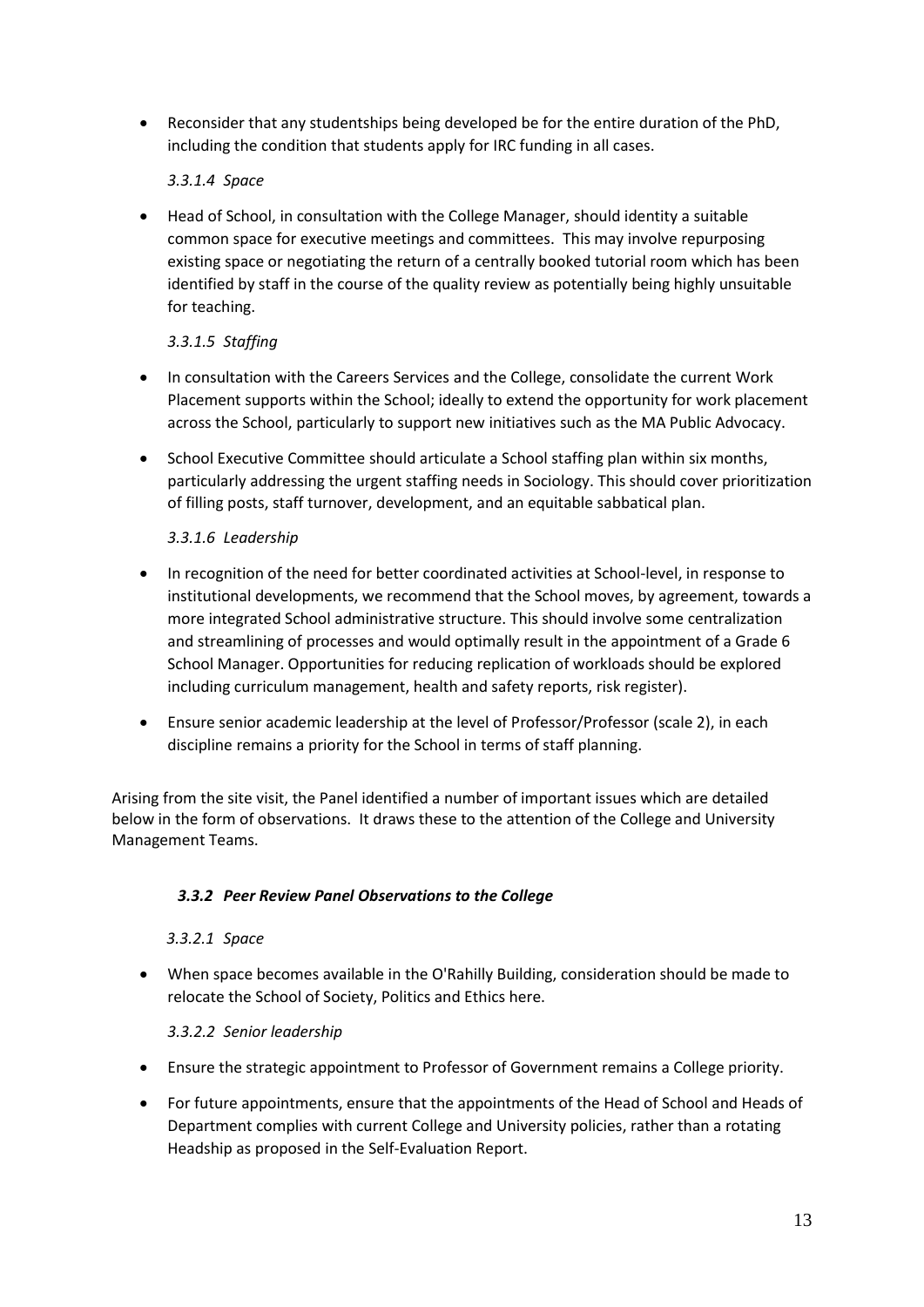#### <span id="page-13-0"></span>*3.3.3 Peer Review Panel Observations to the University*

#### *3.3.3.1 Staff-student ratios*

- Staff student ratios in Sociology (1:47.69) represent a major risk for the University as a whole. This issue needs to be addressed urgently.
- The University should address the high workloads, high staff-student ratios, and lack of promotion and recognition in this School that are resulting in a loss of high quality staff which runs contrary to Goal 3 of the University's Strategic Plan of "Attract, develop, support and retain". The values, attitudes and expertise of staff within this School speaks directly to key priorities in the Academic Strategy, the Connected Curriculum.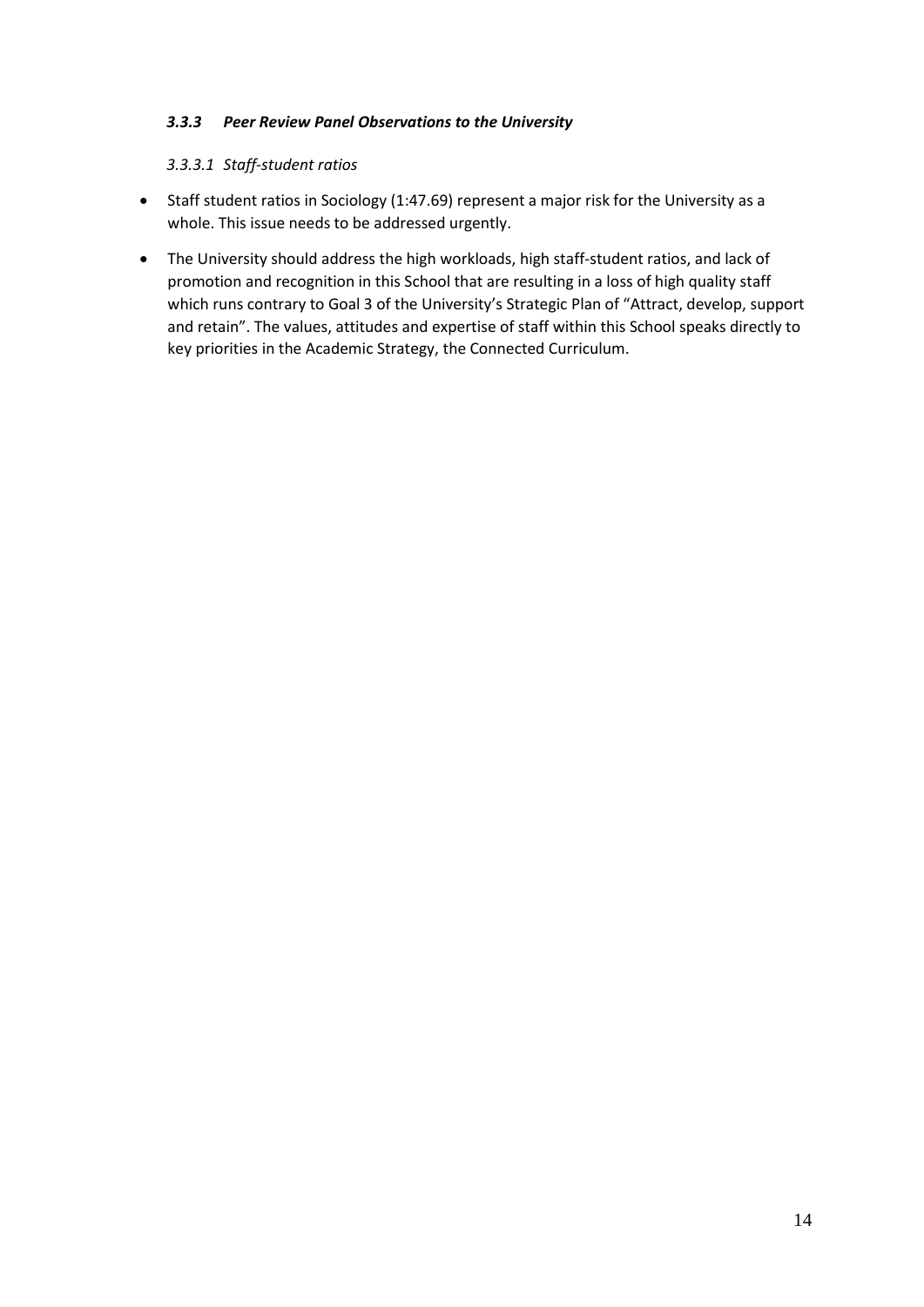# <span id="page-14-0"></span>**Appendix 1 – Peer Review Panel Site Visit Timetable**

#### **In Summary**

| Tuesday 22 October:   | The Panel arrives for a briefing from the Director of Quality<br>Enhancement, followed by a meeting with the Head of School and<br>School staff. This is followed by a meeting with Stakeholders. |
|-----------------------|---------------------------------------------------------------------------------------------------------------------------------------------------------------------------------------------------|
| Wednesday 23 October: | The Panel meets with the Head of College, students and relevant senior<br>officers. A working private dinner is held that evening for the Panel in<br>order to draft the report.                  |
| Thursday 24 October:  | The Panel meets with the Head of School. A closing presentation is given<br>by the Panel to all members of the School. Panel members depart.                                                      |

| Tuesday 22 October 2019 | Venue: Tower Room 2 (unless otherwise specified)                                                                                                                                                                           |
|-------------------------|----------------------------------------------------------------------------------------------------------------------------------------------------------------------------------------------------------------------------|
| $12.00 - 13.00$         | Convening of Panel members.<br>Briefing by Ms Elizabeth Noonan, Director of Quality Enhancement, Ms Mags Walsh,<br>Quality Enhancement Developer and Dr Geraldine Fahy, Quality Enhancement<br>Advisor, followed by lunch. |
| $13.00 - 14.00$         | Private meeting of Panel<br>Panel agree issues to be explored in meetings with Head of School, staff and<br>Stakeholders.                                                                                                  |
| $14.00 - 15.30$         | Meeting with Head of School, Professor Don Ross<br>to be joined by Heads of Discipline at 14.45                                                                                                                            |
|                         | Dr Lidia Guzy, Head, Study of Religions<br>Dr Clodagh Harris, Head, Government and Politics<br>Professor Maggie O'Neill, Head, Sociology and Criminology                                                                   |
|                         | Discussion regarding developments to date, strategic priorities of the School and<br>overview of educational provision.                                                                                                    |
| $15.30 - 15:50$         | Tea/coffee<br>Panel discussion.                                                                                                                                                                                            |
| $15:50 - 16:00$         | Move to CACSSS Seminar Room (G.27) for Meeting with School staff                                                                                                                                                           |
| $16.00 - 16.50$         | Meeting with School staff<br>Discuss issues such as strategy, communications, research & education, staffing,<br>teaching & learning, curriculum & assessment.                                                             |
|                         | Venue: CACSSS Seminar Room (G.27)                                                                                                                                                                                          |
| $16.50 - 17.00$         | Move to Staff Common Room for Stakeholder meeting                                                                                                                                                                          |
| $17.00 - 18.00$         | Meeting with External Stakeholders<br>Mr Denis Barrett, Cork Learning Cities Coordinator                                                                                                                                   |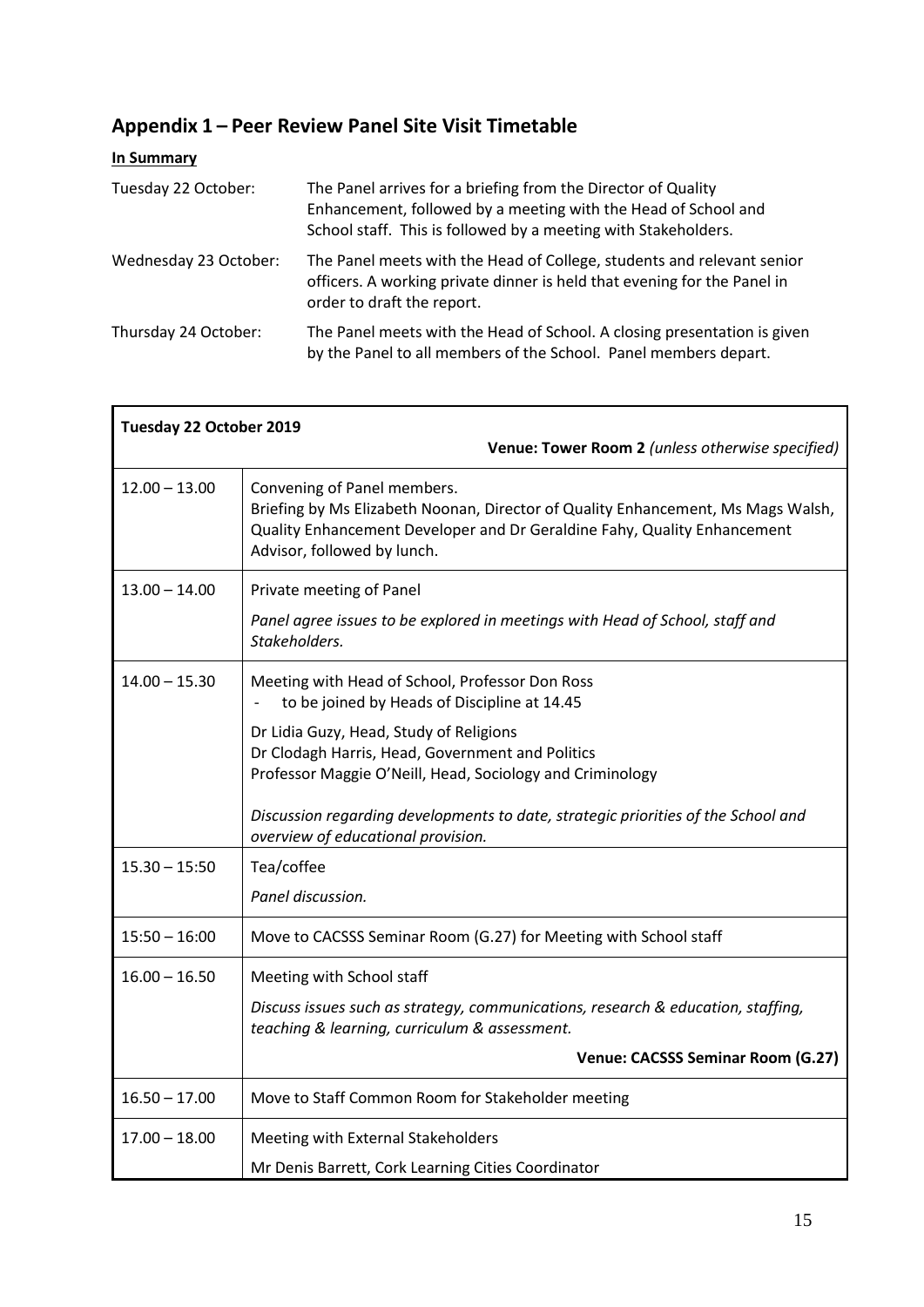|       | Senator Colm Burke, Cork North Central Constituency                                   |
|-------|---------------------------------------------------------------------------------------|
|       | Ms Julie Connolly, Cork Volunteer Centre                                              |
|       | Ms Sheila Connolly, Manager, Cork Alliance Centre                                     |
|       | Mr Mark Leyden, Cork County Council                                                   |
|       | Mr Thomas McHugh, Cork Chamber of Commerce                                            |
|       | Mr James O'Donovan, Cork Environmental Forum                                          |
|       | Ms Niamh O'Reilly, Schuman Traineeship (Equality and Diversity Unit)                  |
|       | Mr Brendan Touhy, Dingle Innovation Creativity Hub                                    |
|       | Mr Pádraic Vallely, Social Innovation Fund Ireland                                    |
|       |                                                                                       |
|       | The Panel meets with past graduates, employers of graduates and other                 |
|       | stakeholders as appropriate to discuss views on the quality of education received and |
|       | the quality of the graduates.                                                         |
|       |                                                                                       |
|       | <b>Venue: Staff Common Room</b>                                                       |
| 19.00 | Informal dinner for members of the Panel & staff members of the School                |
|       | Dr Aman De Sondy                                                                      |
|       | Dr Kieran Keohane                                                                     |
|       | <b>Professor Don Ross</b>                                                             |
|       | Professor Arpad Szakolczai                                                            |
|       |                                                                                       |
|       | Venue: Jacob's on the Mall                                                            |

| <b>Wednesday 23 October 2019</b> |                                                                                                                                                                               |  |
|----------------------------------|-------------------------------------------------------------------------------------------------------------------------------------------------------------------------------|--|
|                                  | <b>Venue: Tower Room 2</b>                                                                                                                                                    |  |
| $08.45 - 09.00$                  | Convening of the Panel                                                                                                                                                        |  |
| $09.00 - 10:00$                  | Professor Chris Williams, Head of College                                                                                                                                     |  |
|                                  | to be joined by Ms Maeve Doyle, HR Business Advisor, at 09:40am                                                                                                               |  |
|                                  | Panel discuss College strategy and priorities. The links between College/School<br>financial resource allocations process, staffing resources and infrastructure.             |  |
| $10:00 - 10.45$                  | <b>Enhancing Student Learning Experience</b>                                                                                                                                  |  |
|                                  | Dr Kieran Keohane, Dept. of Sociology and Criminology                                                                                                                         |  |
|                                  | Ms Paula Meaney, Dept. of Sociology and Criminology                                                                                                                           |  |
|                                  | Ms Dearbhail O'Callaghan, Work Placements Manager<br>Dr Tatsuma Padoan, Dept. of Study of Religions                                                                           |  |
|                                  | Dr Joel Walmsley, Dept. of Philosophy                                                                                                                                         |  |
|                                  | Opportunity for the School to showcase good practice and enhancements to the<br>student learning experience (e.g. student feedback, staff development, graduate<br>outcomes). |  |
| $10.45 - 11.15$                  | Tea/coffee                                                                                                                                                                    |  |
| $11.15 - 12.00$                  | Academic Strategy Implementation: Assessment & Innovation                                                                                                                     |  |
|                                  | Dr Vittorio Bufacchi, Dept. of Philosophy                                                                                                                                     |  |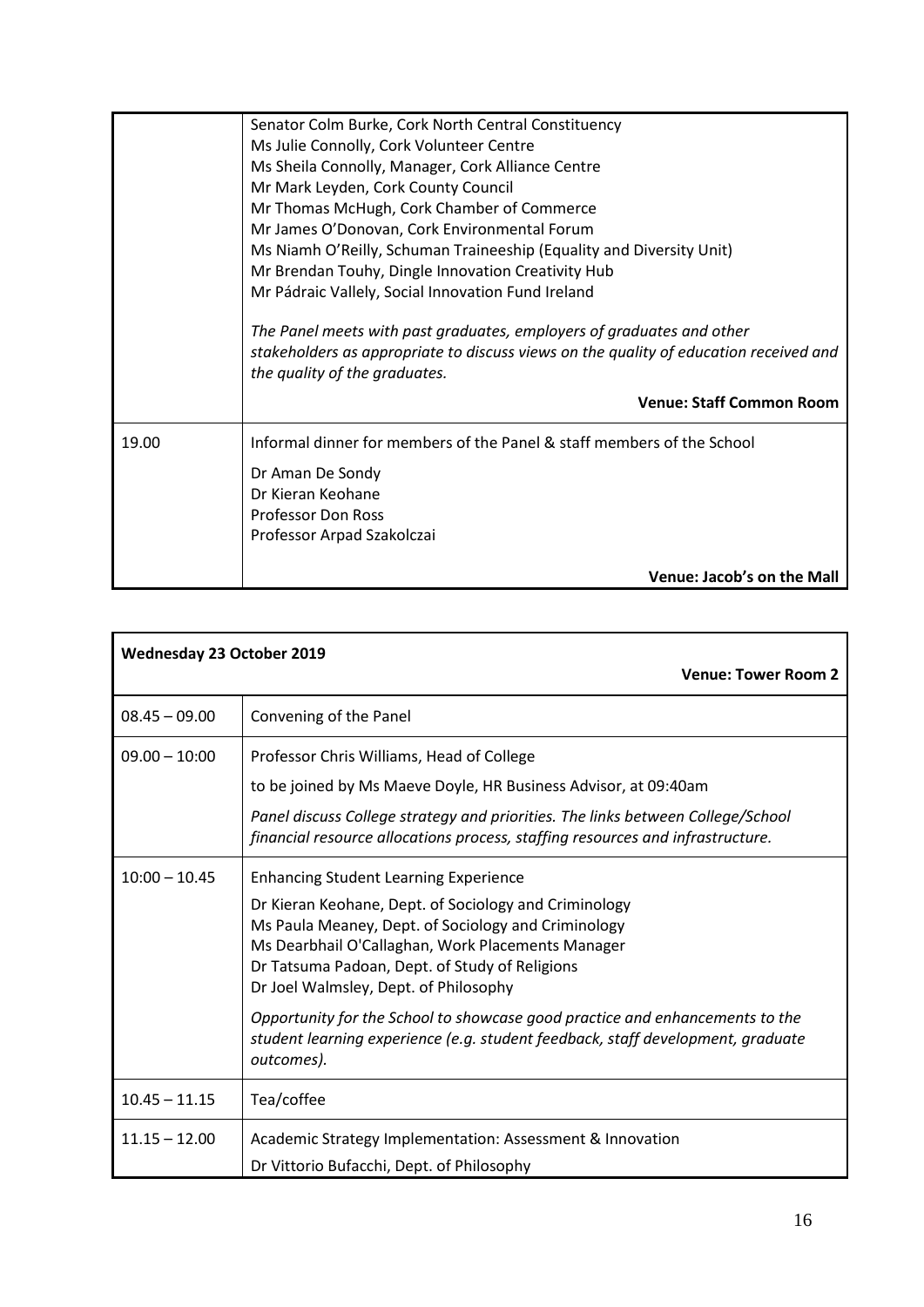|                 | Dr Jenny Butler, Dept. of Study of Religions<br>Dr Andrew Cottey, Dept. of Government and Politics<br>Dr Ger Mullally, Dept. of Sociology and Criminology<br>Dr Theresa O'Keefe, Dept. of Sociology and Criminology                                                                                                                                                                                                                                                                                                                                                        |
|-----------------|----------------------------------------------------------------------------------------------------------------------------------------------------------------------------------------------------------------------------------------------------------------------------------------------------------------------------------------------------------------------------------------------------------------------------------------------------------------------------------------------------------------------------------------------------------------------------|
|                 | Discussion regarding teaching and learning assessment practices and innovative<br>assessment strategies                                                                                                                                                                                                                                                                                                                                                                                                                                                                    |
| $12.00 - 12.45$ | Representatives of undergraduate students                                                                                                                                                                                                                                                                                                                                                                                                                                                                                                                                  |
|                 | Conach Mairead Gibson, 3 <sup>rd</sup> Yr, Sociology and Criminology<br>Jeremiah Daniel Healy, 2 <sup>nd</sup> Yr, Sociology and Criminology<br>Tadhg MacCionnaith, Government and Politics (attended)<br>Finch McKee, 2 <sup>nd</sup> Yr, Philosophy and Sociology (attended)<br>Matthew Moynihan, Government and Politics<br>Anne Marie O'Hara, 1 <sup>st</sup> Yr, Sociology and Criminology<br>Devon O'Mahony, Philosophy<br>Grace Charlotte O'Shea, Study of Religions<br>Kerri O'Sullivan, 3rd Yr Sociology (attended)<br>Mistura Bukky Oyebanji, Study of Religions |
| $12.45 - 13.30$ | Representatives of Postgraduate students                                                                                                                                                                                                                                                                                                                                                                                                                                                                                                                                   |
|                 | Evan Boyle, Sociology and Criminology<br>Conor Cashman, Sociology and Criminology<br>Michael Mary Crowley, Study of Religions<br>Andrea Di Carlo, Philosophy<br>Kevin Hosford, Sociology<br>Maxwell Osonokwu, Government and Politics<br>Brenda Mondragon Toledo, Sociology and Criminology<br>Dawn Wang, Philosophy<br>Marnina Elizabeth Winkler, Study of Religions<br>Meilan Zhang, Sociology and Criminology                                                                                                                                                           |
| $13.30 - 14.30$ | Lunch and private meeting of the Panel                                                                                                                                                                                                                                                                                                                                                                                                                                                                                                                                     |
| $14.30 - 15.00$ | Dr Jennifer Murphy, Director of Recruitment & Admissions<br>Mr Paul O'Donovan, Academic Secretary (Deputy for Professor John O'Halloran,<br>Deputy President & Registrar)<br>Discussion of University academic and development strategy                                                                                                                                                                                                                                                                                                                                    |
| $15.00 - 15.30$ | Tea/coffee                                                                                                                                                                                                                                                                                                                                                                                                                                                                                                                                                                 |
| $15.30 - 16.15$ | Meeting with Senior Officers of the University:                                                                                                                                                                                                                                                                                                                                                                                                                                                                                                                            |
|                 | Professor Paul McSweeney, (Panel Chair), Vice President for Learning and Teaching<br>Dr David O'Connell, Director of Research Support Services                                                                                                                                                                                                                                                                                                                                                                                                                             |
| $16.15 - 17.15$ | Meeting with Programme Directors                                                                                                                                                                                                                                                                                                                                                                                                                                                                                                                                           |
|                 | <b>Study of Religions:</b><br>Dr Amanullah De Sondy, Programme Director                                                                                                                                                                                                                                                                                                                                                                                                                                                                                                    |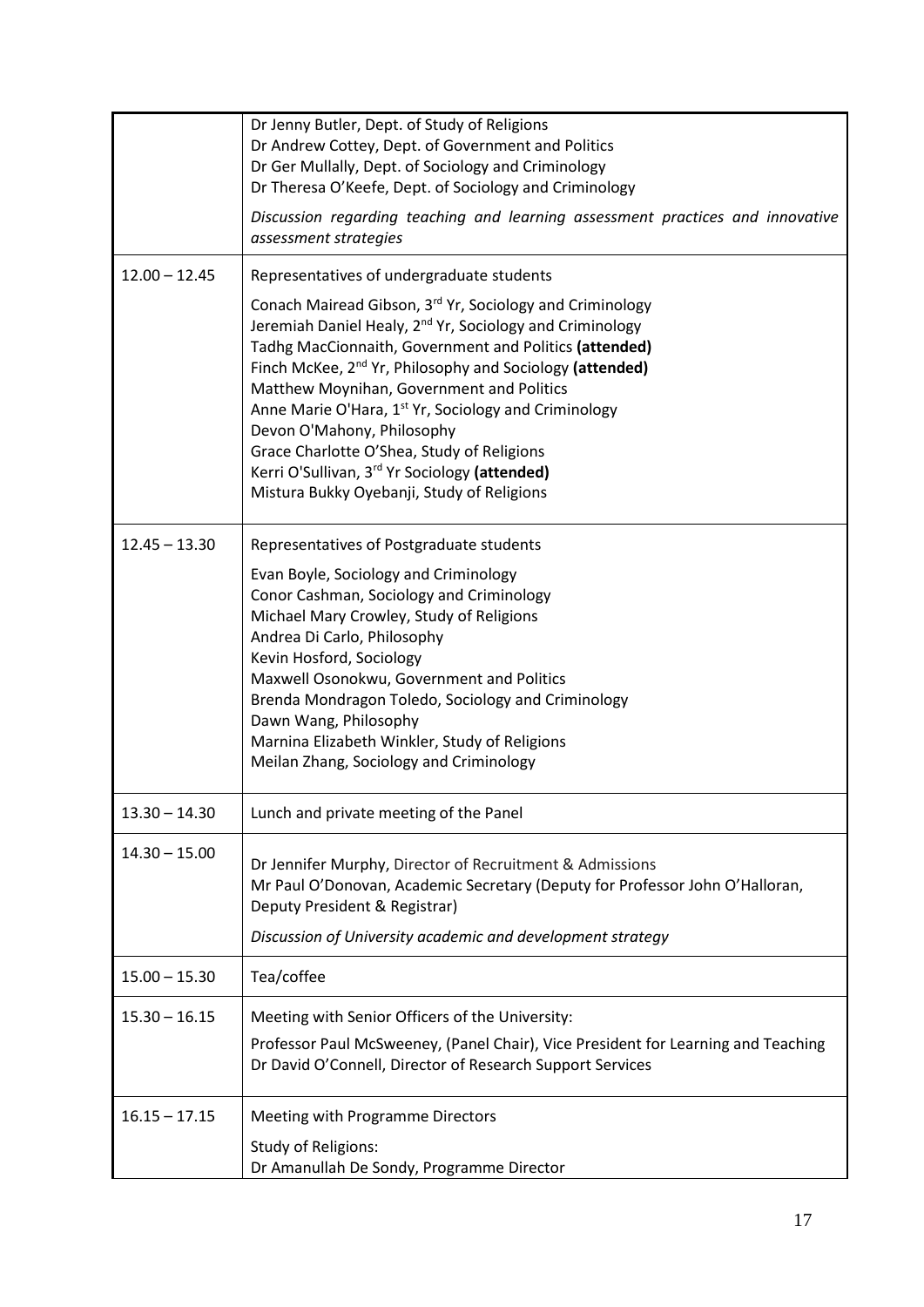|                 | Sociology/Criminology:<br>Dr James Windle, PD for BA Criminology<br>Dr Tracey Skillington, PD BA Sociology (major, joint and minor)<br>Dr Ger Mullally PD MA Sociology, Globalisation and Development plus MA Sociology<br>Dr. Katharina Swirak, PD for MA Criminology |
|-----------------|------------------------------------------------------------------------------------------------------------------------------------------------------------------------------------------------------------------------------------------------------------------------|
|                 | Philosophy Dept.:<br>Dr Katherine Furman, Programme Director<br>Dr Cara Nine, Programme Director<br>Government / Politics:                                                                                                                                             |
|                 | Dr Niall Duggan, PD for MSc International Public Policy and Diplomacy<br>Dr Mary Murphy, PD for BA Politics                                                                                                                                                            |
|                 | Discussion on monitoring and review of programmes to include indicatively, student<br>progression, assessment, External Examiner reports, external accreditation<br>/recognition (where appropriate), supports for learners, placement (where<br>appropriate).         |
| $18.00 - 21.00$ | Working private dinner for members of the Panel to commence drafting the report.<br>Venue: Meeting Room 2, River Lee Hotel                                                                                                                                             |

| Thursday 24 October 2019 | <b>Venue: Tower Room 2</b>                                                                                                                                                                                                             |  |
|--------------------------|----------------------------------------------------------------------------------------------------------------------------------------------------------------------------------------------------------------------------------------|--|
| $08.45 - 09.00$          | Convening of the Panel                                                                                                                                                                                                                 |  |
| $09.00 - 09.30$          | Private meeting of Panel (tea/coffee)                                                                                                                                                                                                  |  |
| $09.30 - 10.15$          | Professor Don Ross, Head of School<br>Clarification and discussions of main findings by Panel.                                                                                                                                         |  |
| $10.15 - 12:15$          | Private meeting of Panel<br>Drafting the panel report                                                                                                                                                                                  |  |
| $12:15 - 13:00$          | Formulating the closing presentation and lunch                                                                                                                                                                                         |  |
| $13:00 - 13:10$          | Move to Council Room                                                                                                                                                                                                                   |  |
| $13:10 - 14:00$          | Closing presentation<br>Closing presentation to all staff, to be made by the Chair or other member(s) of Panel<br>as agreed, summarising the principal findings of the Panel. This presentation is not<br>for discussion at this time. |  |
|                          | <b>Venue: Council Room</b>                                                                                                                                                                                                             |  |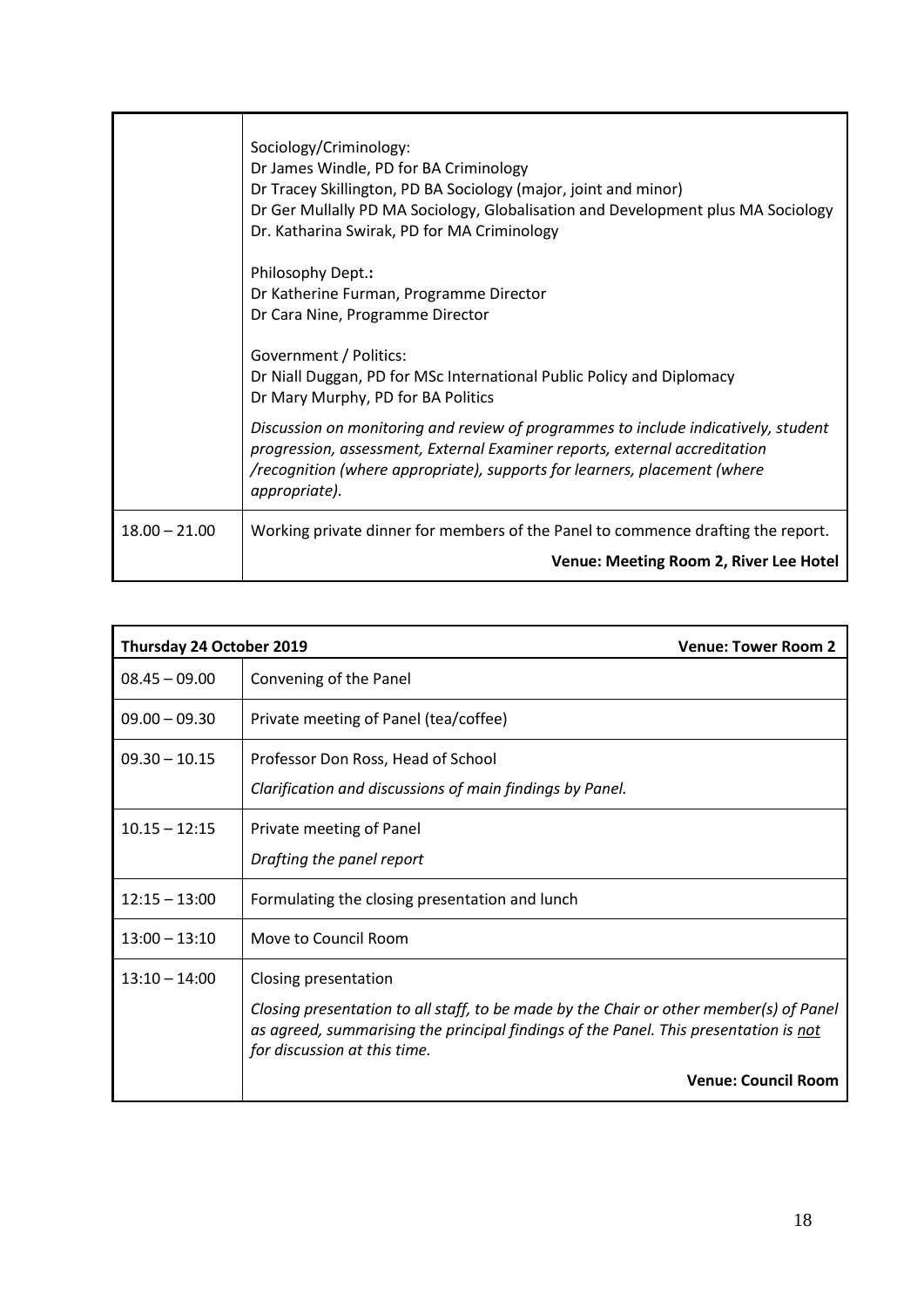# <span id="page-18-0"></span>**Appendix 2 - Peer Review Panel Profiles**

#### **Mr Noel Brennan** Noel Brennan is fourth year medical student and has previously completed an intercalate BSc in neuroscience. Over the last five years at UCC he has been actively involved in unions, societies and clubs. He has been involved in local and national campaigns on issues like housing, mental health and the environment. He has coordinated community outreach programmed and organised a variety of creative, academic and entertainment events with St. Vincent De Paul, MSF and the Medical society. He was the Students Union representative for the College of Medicine and Health and was nominated for national rep of the year and has previously won Fresher of the year and a STAR award. He previously reviewed the Cork University Business School. **Dr Helena Buffery** Helena Buffery teaches and researches in the School of Languages, Literatures and Cultures and is currently Vice-Head of CACSSS (Research). She has served on the Quality Enhancement Committee for the past 2-3 years and will be representing the QEC on the Review Panel. **Dr Stephen John Stephen John is Hatton Trust Senior Lecturer in the Philosophy of** Public Health, at the Department of History and Philosophy of Science, University of Cambridge. He also studied for his PhD at Cambridge. His research and teaching centres around issues at the intersection of political philosophy, philosophy of science and public health policy. He is currently pursuing two projects: one on the ethics of science communication, and a second on the ethics and epistemology of chance and categorisation. He has a particular interest in recent UK cancer detection and prevention policy. He has published papers in both philosophy and public health journals. **Professor Paul McSweeney** Professor Paul McSweeney is Vice-President for Learning and Teaching in University College Cork. His office coordinates the activities of the University's Centre for the Integration of Research, Teaching and Learning (CIRTL), Adult Continuing Education (ACE), Centre for Digital Education, CPD Directorate, Examinations Appeals and the Language Centre, together with responsibility for delivering aspects of the University's Academic Strategy. As Professor of Food Chemistry and former Head of the School of Food and Nutritional Sciences, he has an active research profile in dairy chemistry and cheese science. He is the co-author or co-editor of 15 books and about 275 research papers and reviews with a h-index of 62 with over 18,000 citations (Google Scholar; May 2019). He was awarded the Marschall Danisco International Dairy Science Award of the American Dairy Science Association in 2004 and in 2009 a higher doctorate (DSc) on published work by the National University of Ireland.

#### **Quality Review of the School of Society, Politics and Ethics, UCC**